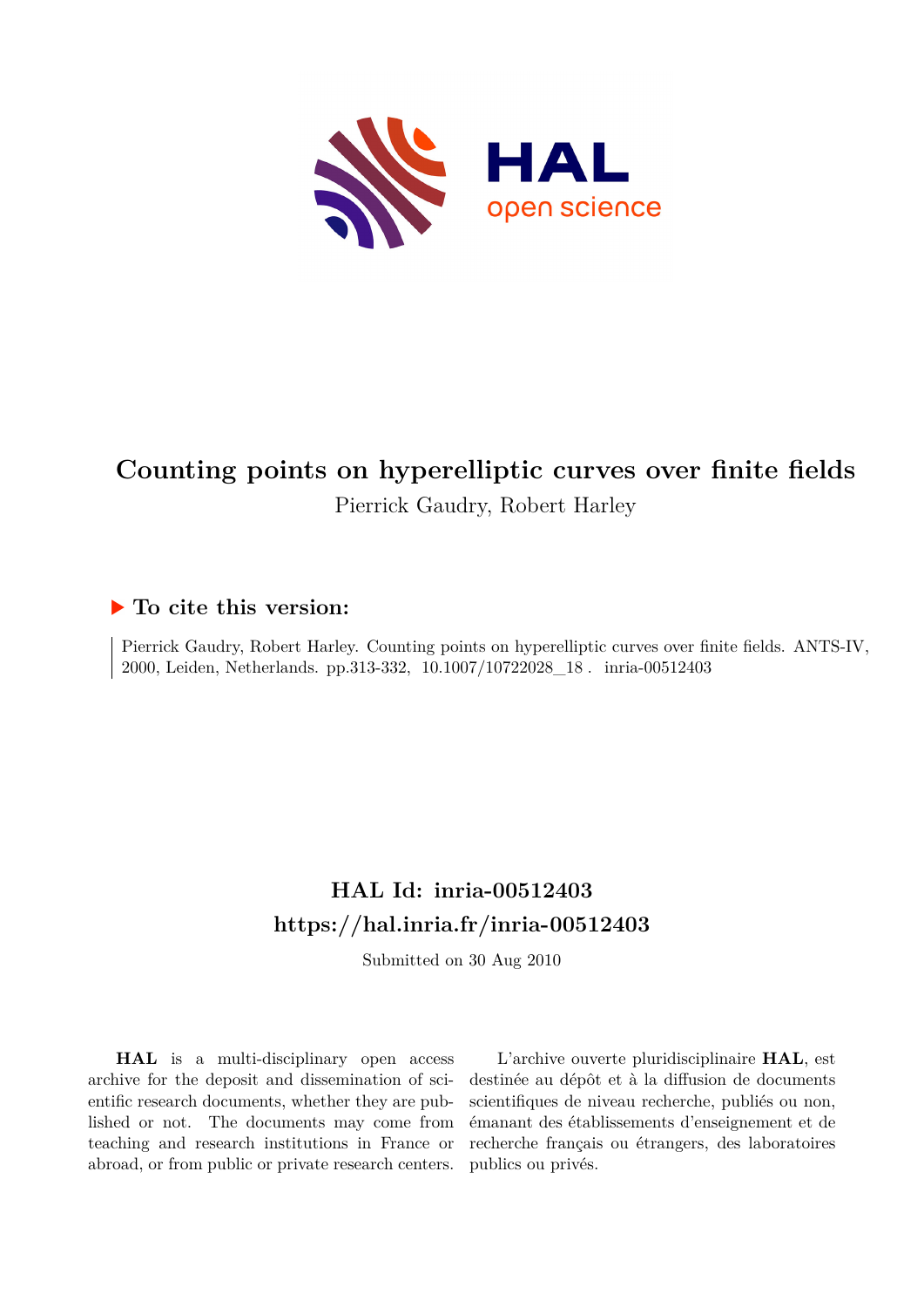# Counting Points on Hyperelliptic Curves over

Pierrick Gaudry – and Robert Harley

 LIX, Ecole Polytechnique, Palaiseau Cedex, France - Projet Cristal, INRIA, Domaine de Voluceau - Rocquencourt, Le Chesnay, France

Abstract. We describe some algorithms for computing the cardinality of hyperelliptic curves and their Jacobians over finite fields. They include several methods for obtaining the result modulo small primes and prime powers, in particular an algorithm  $\dot{a}$  la Schoof for genus 2 using Cantor's division polynomials. These are combined with a birthday paradox algorithm to calculate the cardinality. Our methods are practical and we give actual results computed using our current implementation. The Jacobian groups we handle are larger than those previously reported in the literature.

## **Introduction**

In recent years there has been a surge of interest in algorithmic aspects of curves. When presented with any curve, a natural task is to compute the number of points on it with coordinates in some finite field. When the finite field is large this is generally difficult to do.

René Schoof gave a polynomial time algorithm for counting points on elliptic curves i.e., those of genus 1, in his ground-breaking paper [Sch85]. Subsequent improvements by Elkies and Atkin ([Sch95], [Mor95], [Elk98]) lowered the exponent to the point where efficient implementations became possible. After further improvements ([Cou96], [Ler97]) several implementations of the Schoof-Elkies-Atkin algorithm were actually written and very large finite fields can now be handled in practice ([Mor95], [Ver99]).

For higher genus, signicant theoretical progress was made by Pila who gave a polynomial time algorithm in [Pil90] (see also [HI98]). However to date these methods have not been developed as extensively as the elliptic case. As a first step towards closing this gap it is fruitful to concentrate on low genus hyperelliptic curves, as these are a natural first generalization of elliptic curves and techniques used in the elliptic case can be adapted. Such techniques include Schoof-like methods and several others which all contribute to a practical algorithm.

We mention two possible applications of the ability to count points on low genus hyperelliptic curves. An early theoretical application was the proof that primality testing is in probabilistic polynomial time, [AH92]. A practical application results from the apparent difficulty of computing discrete logarithms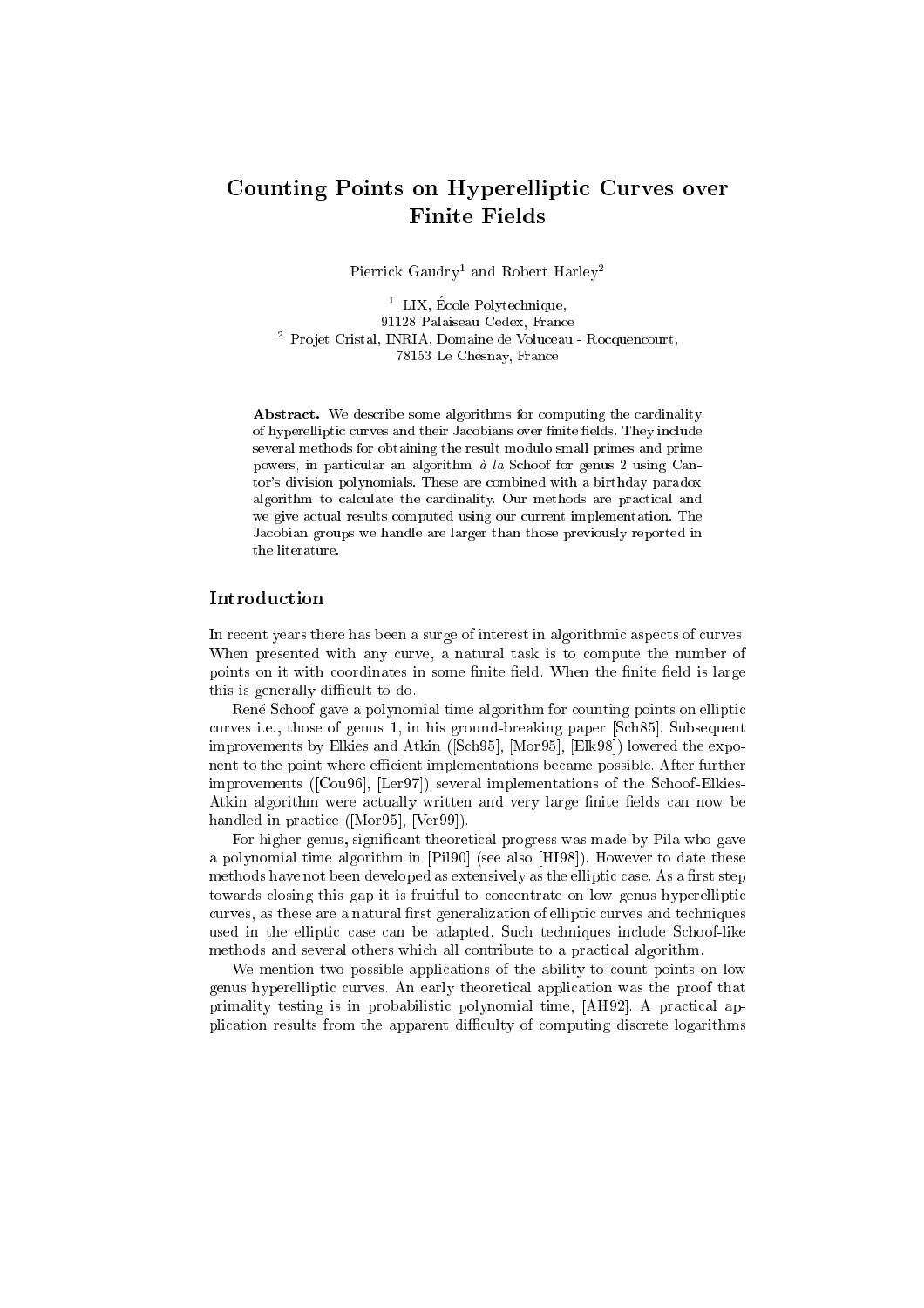#### $\overline{2}$ 2 Pierrick Gaudry and Robert Harley

in the Jacobian groups of these curves. In low genus, no sub-exponential algorithms are currently known, except for some very thin sets of examples ([Ruc99], [FR94]) and hence the Jacobian group of a random curve is likely to be suitable for constructing cryptosystems [Kob89]. To build such a cryptosystem, it is first desirable to check that the group order has a large prime factor since otherwise the logarithm could be computed in small subgroups [PH78].

We restrict ourselves to *odd* characteristic for simplicity. We will work with models of odd degree where arithmetic is analogous to that of imaginary quadratic fields. For the even degree alternative, which is similar to real quadratic fields, see the recent paper [ST99] which describes a birthday paradox algorithm optimized using an analogue of Shanks' infrastructure.

Our contribution contains several complementary approaches to the problem of nding the size of Jacobian groups, all of which have been implemented. By combining these approaches we have been able to count larger groups than previously reported in the literature.

The first approach is an efficient birthday paradox algorithm for hyperelliptic curves. We have filled in all the details required for a large-scale distributed implementation, although the basic idea has been known for 20 years. In our implementation we also use an optimized group operation for genus 2, in which we have reduced the number of field operations required.

The time taken grows as a small power of the field size and this algorithm, if used in isolation, would take a prohibitive amount of time to handle large groups such as those of cryptographic size. However our version of it can take advantage of prior information on the result modulo some integer. We elaborate various strategies for collecting as much of this information as possible.

We show that when the characteristic  $p$  is not too large, the result modulo  $p$ can be obtained surprisingly easily using the Cartier-Manin operator. It provides an elegant and self-contained method based on theoretical material proved in the 1960's.

To go further, we also extend Schoof 's algorithm to genus 2 curves using Cantor's division polynomials. On the basis of previous outlines existing in the literature, but not directly implementable, we elaborated a practical algorithm and programmed it in Magma. For the case where the modulus is a power of 2, we are able to bypass computations with division polynomials and use a much faster technique based on formulae for halving in the Jacobian.

The combinations of these techniques has allowed us to count genus 2 groups with as many as  $10^{38}$  elements.

We would particularly like to thank Eric Schost of the GAGE laboratory at Ecole Polytechnique for helpful discussion concerning algebraic systems. Furthermore his assistance in computing Gröbner bases was invaluable and allowed us to compute group orders modulo larger powers of 2 than would otherwise have been possible.

We also thank Francois Morain for many constructive comments on this paper.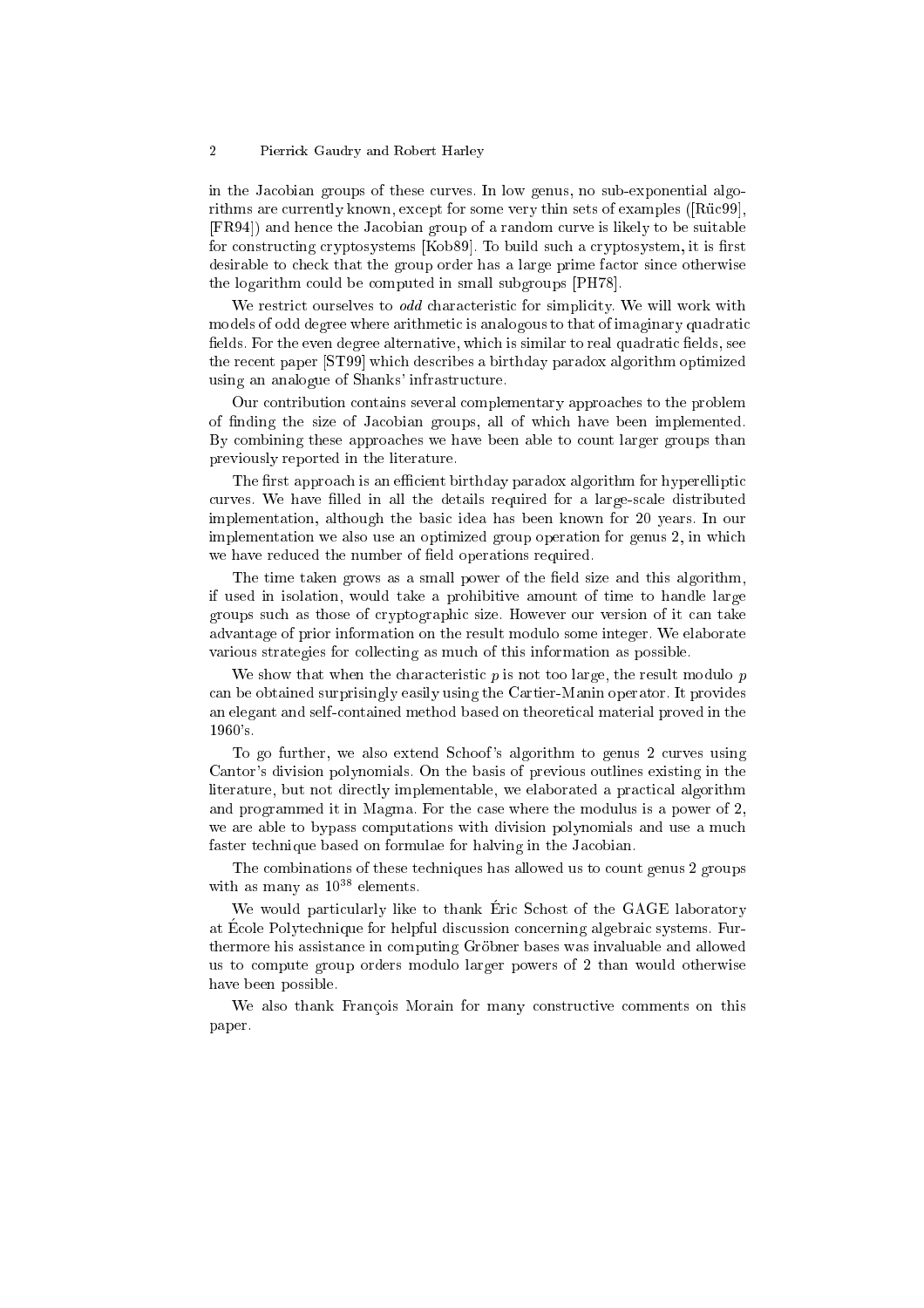#### Prerequisites and Notations

We will take a concrete approach, concentrating on arithmetic and algorithmic aspects rather than more abstract geometric ones.

Let  $g$  be a positive integer and let  $\mathbb{F}_q$  be the initie held of  $q = p$  alements, where  $p$  is an odd prime. For our purposes, a hyperelliptic curve of genus  $g$  is the set of solutions  $(x, y)$  of the equation  $y^- = f(x)$ , where  $f(x)$  is a monic polynomial of degree  $\frac{2g+1}{g+1}$  with coefficients in  $\mathbb{F}_q$  and with distinct roots". Note that the coordinates may be in the base eld Fq or in an extension eld.

When a point P = (xP ; yP ) is on the curve C, its opposite is the point  $-P = (x_P, -y_P)$ . A divisor<sup>2</sup> is a formal sum  $D = \sum_i P_i$  of points on C. Note that points may be repeated with some multiplicity in the sum. A semi-reduced divisor is a divisor with no two points opposite. Such a divisor with  $k$  points is said to have weight  $k$ . A reduced divisor is a semi-reduced divisor of weight  $k \leq g$ .

The Jacobian, denoted J, is the set of reduced divisors. An important fact is that one can define an addition operation on reduced divisors which makes **J** into a group, whereas this is not possible on the curve itself directly. This group law is denoted by  $+$  and will be described in the next section.

A convenient representation of reduced (and semi-reduced) divisors, due to Mumford [Mum84], uses a pair of polynomials  $\langle u(x), v(x) \rangle$ . Here  $u(x) = \prod_{i}(x$ xi) and v(x) interpolates the points Pi respecting multiplicities. More precisely  $v = 0$  or deg  $v <$  deg  $u$ , and  $u$  divides  $f - v$  . We say that a semi-reduced divisor is defined over a field  $\mathbb F$  when the coefficients of u and v are in  $\mathbb F$  (even though the coordinates  $\alpha_{k}$  and  $\gamma_{l}$  and  $\gamma_{l}$  be in and write  $\alpha$  and  $\gamma$  for the theory  $\alpha_{k}$ set of such divisors.

Most reduced divisors have weight g. The set of those with strictly lower weight is called a single point  $\mathcal{U}$  is a single point  $\mathcal{U}$  in the case of  $\mathcal{U}$  is a single point  $\mathcal{U}$ is represented by hu(x); v(x)i = hx xP ; yP i. The unique divisor of weight 0,  $\mathcal{C}$  . The first is the neutral element of the additional element of the addition law. Scalar law  $\mathcal{C}$ multiplication by an integer  $l$  is denoted by:

$$
[l]D = D + D + \dots + D \quad (l \text{ times}) \tag{1}
$$

We say that D is an *l*-torsion divisor whenever  $[l]D = \mathcal{O}$ . The set of all *l*-torsion divisors, including those defined over extension fields, is denoted by  $J[l]$ .

We concentrate particularly on genus-2 curves and in this case the divisors in January 1986, the form: the form: the form: the form: the form: the form: the form: the form: the form: the form: the form: the form: the form: the form: the form: the form: the form: the form: the form: the form: the f

$$
D = \langle x^2 + u_1 x + u_2, v_0 x + v_1 \rangle \tag{2}
$$

strictly speaking, this is the amne part of a smooth projective model. In genus 2 every curve is birationally equivalent to such a curve provided the base field is large enough.

<sup>2</sup> Strictly speaking, these are degree-0 divisors with the multiplicity of the point at infinity left implicit.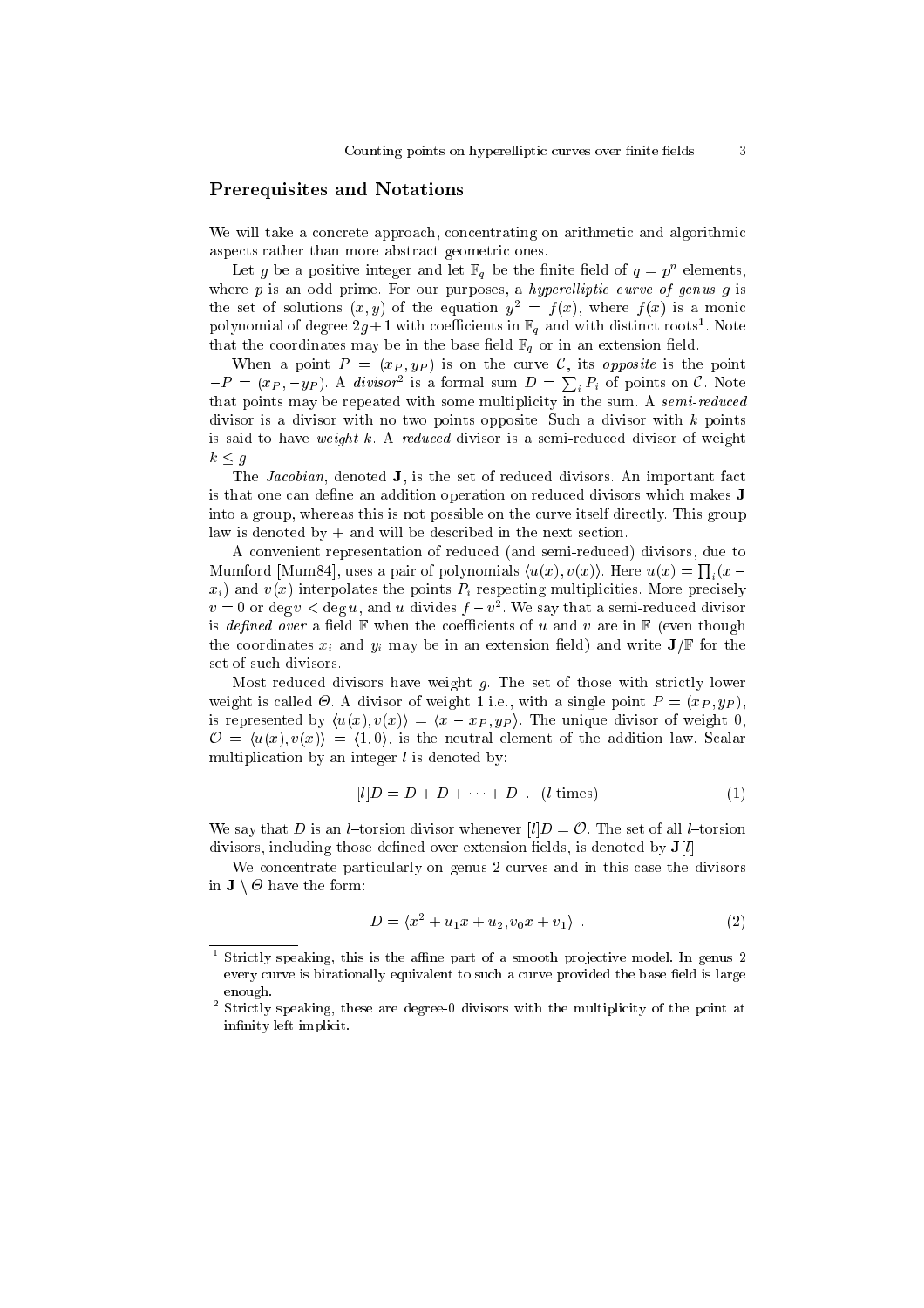## 1 Group Law in the Jacobian

We will sketch the group law i.e., addition of reduced divisors, using the intuitive 'sum of points' notation and then describe efficient formulae for computing the law in genus 2 using Mumford's representation.

The computation of  $D_1 + D_2$  can be viewed, at a high level of abstraction, as the following three steps:

- $=$  form a (non-reduced) divisor with all the points of  $D_1$  and  $D_2$ ,
- semi-reduce it by eliminating all pairs of opposite points,
- reduce it completely.

I he third step is the only one that presents any dimiculty<sup>-</sup>. When we reach it we have a semi-reduced divisor with at most  $2g$  points. If there are  $g$  or fewer then no reduction is necessary but if there are more than  $g$  we reduce by a higher-genus analogue of the well known chord-and-tangent operation for elliptic curves.

## 1.1 Reduction Step

Fix  $q = 2$  and, for the moment, consider a semi-reduced divisor R with 3 distinct points. The reduction of  $R$  is as follows.

Let  $y = a(x)$  be the equation of the parabola (or perhaps line) interpolating the three points. The roots of  $f = a^{\perp}$  are the abscissae of the intersections between the parabola and the curve. This is a quintic polynomial so there are five intersections (including multiplicities). We already know 3 of them, the points of R. Form a divisor S with the other two, and the result of the reduction is  $-S$ .

In the more frequent case where  $R$  has 4 points, choose an interpolating cubic (or lower degree) polynomial  $a(x)$  instead. Then  $f-a^-$  has degree 5 or 6 and we know 4 intersections. Form S with the others and the result is  $-S$ .

In cases where some points of  $R$  are repeated, the interpolation step is adjusted to ensure tangency to the curve with sufficient multiplicity. Also, in genus  $g > 2$  the reduction step may need to be repeated several times.

In practice it would be inefficient to compute the group law this way using the representation of divisors as sums of points, since the individual points may be defined over extension fields. By using Mumford's notation we can work entirely in the field of definition of the divisors.

#### 1.2 Group Law in Mumford's Notation

Cantor gave two forms of the group law using Mumford's notation in [Can87]. One was a direct analogue of Gauss's reduction of binary quadratic forms of

 $^\circ$  in a more classical treatment the reduction would be described as choosing a representative for an equivalence class of degree 0 divisors modulo linear equivalence, where linearly equivalent divisors are those that differ by a principal divisor.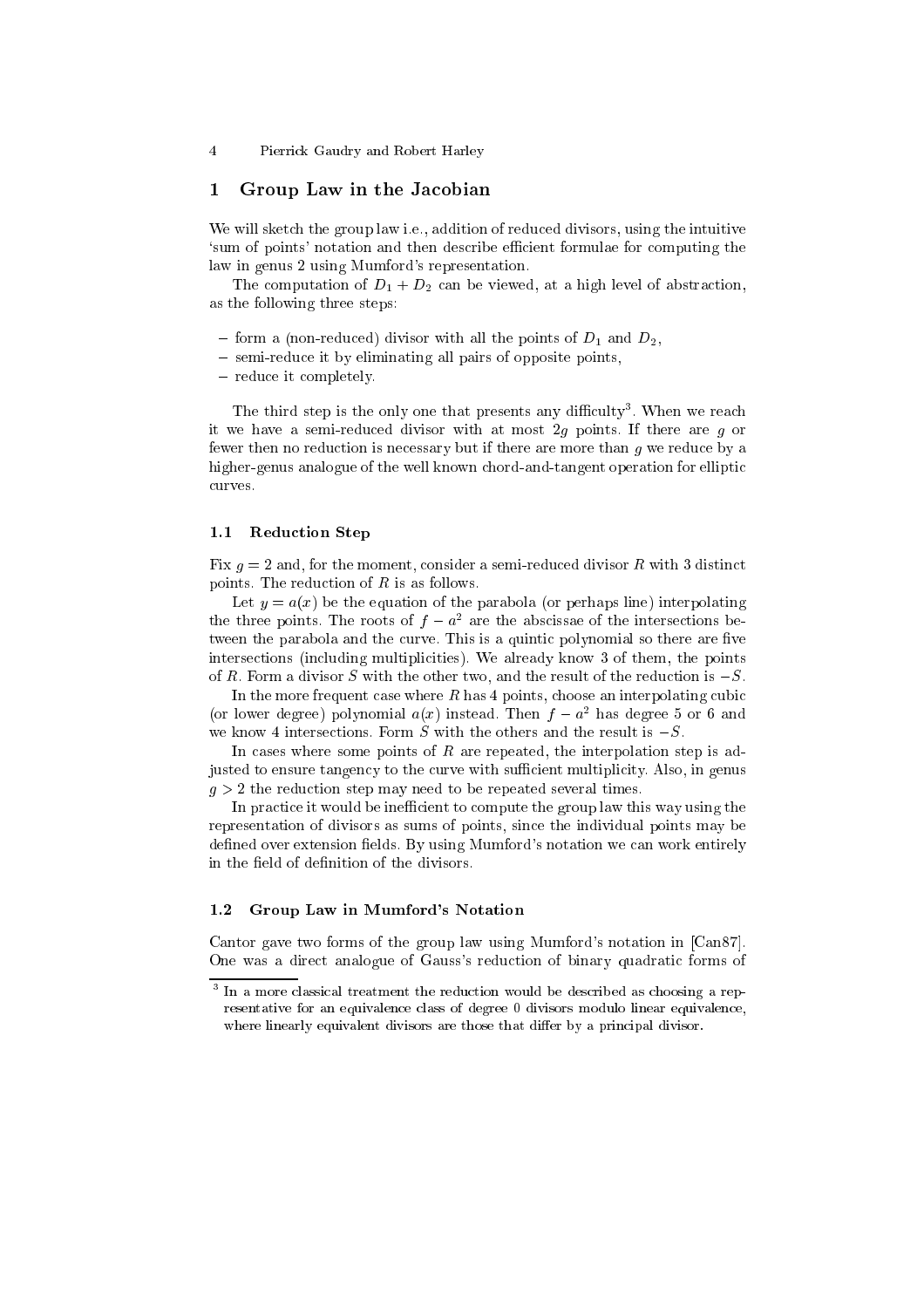negative discriminant, the other an asymptotically fast algorithm for high genus making clever use of fast polynomial arithmetic.

We describe an efficient algorithm, carefully optimized to reduce the number of operations required. We find that in genus 2 doubling a divisor or adding two divisors both take 30 multiplication operations and 2 inversions, in general. Note for comparison that optimized elliptic curve operations typically take 3 or 4 multiplications and 1 inversion.

Space limits us to a brief description of the genus 2 doubling operation. Let  $D = \langle u, v \rangle$ . We cover the cases that may occur, in order of increasing complexity.

**Simple case:** If  $v = 0$  the result is simply  $\mathcal{O}$ .

**weight 1:** Here  $u(x) = x - xp$  and  $v(x) = yp$ . The result is  $((x - xp)^2, ax + b)$ , where  $ax + b$  is the tangent line at P with  $a = f(x_P)/2yp$  and  $b = yp - ax_P$ .

**Weight 2:** Compute the resultant  $r = u_2v_0^2 + v_1^2 - u_1v_0v_1$  or u and v.

**Resultant 0:** If  $r = 0$  then u and v have a root in common i.e., D has a point with ordinate of the other point by the other point  $\mu$  $yI = 1 + VI$ 

**General case:** Consider the fact that v is a square root of f modulo u. We can double the multiplicity of all points in  $D$  by using a Newton  $\mu$  iteration to compute a square root modulo  $u^2$ .

- $=$  Newton iteration: set  $U = u$ , and  $V = (v + f/v)/2$  mod U,
- ${\sf -~Get}$  'other' roots: set  $U = (f V^2)/U$ ,
- $-$  Make  $U$  monic,

 $-$  Reduce V modulo U,

The result is  $\langle U, -V \rangle$ .

Several observations help to optimize calculation with these formulae: after the first step,  $V \equiv v \mod u$ ; also the division by U in the second step is exact; not all coefficients of the polynomials are really needed; finally some multiplications can be avoided using Karatsuba's algorithm.

The general addition operation is similar to doubling although the Newton iteration is replaced by a little Chinese Remainder calculation and more cases need to be handled. Since the details are somewhat tedious, we give the resulting pseudo-code and sample C code at the following Web site:

http://cristal.inria.fr/~harley/hyper/

#### $\overline{2}$ 2 Frobenius Endomorphism

In this section we collect some useful results and quote them without proof. A starting point for the reader interested in pursuing this material is [IR82] and the references therein.

We first describe properties of the q-power Frobenius endomorphism  $\phi(x)$  =  $x_3$ . Note that it has no effect on elements of  $\mathbb{F}_q$  but it becomes non-trivial in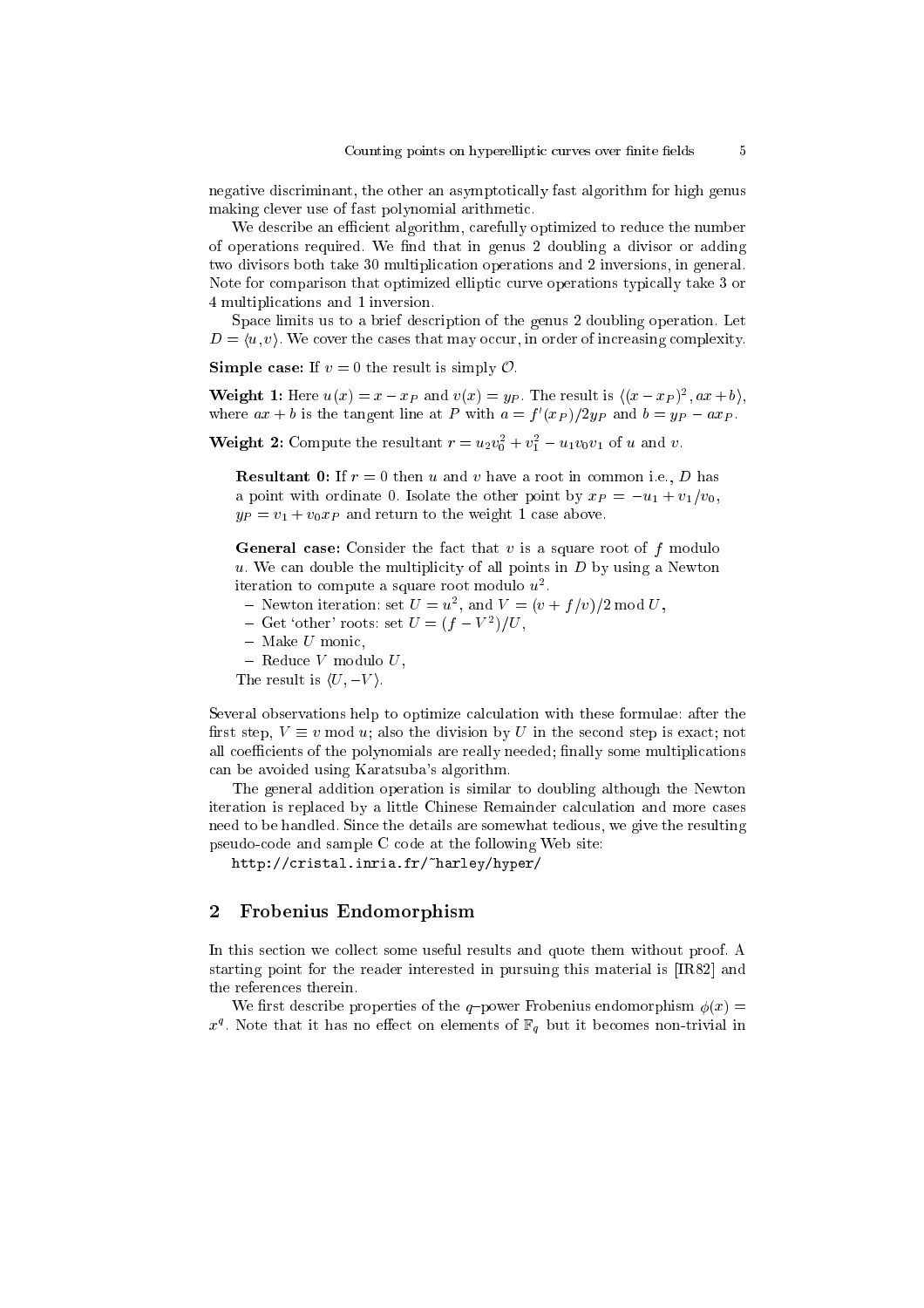extension fields. This map extends naturally to points, by transforming their  $x$ and y coordinates. It extends further to divisors by acting point-wise.

Crucially, this latter action is equivalent to acting on each coefficient of the u and v polynomials in Mumford's notation. When a divisor is defined over  $\mathbb{F}_q$ ,  $\phi$  may permute its points but it leaves the divisor as a whole invariant.

#### 2.1 Characteristic Polynomial

The  $\phi$  operator acts linearly and has a characteristic polynomial of degree 2g with integer coefficients. In genus  $2$  it is known to have the form:

$$
\chi(t) = t^4 - s_1 t^3 + s_2 t^2 - s_1 qt + q^2 \tag{3}
$$

so that  $\chi(\phi)$  is the identity map on all of **J**, in other words:

$$
\forall P \in \mathbf{J}, \ \phi^4(P) - [s_1] \phi^3(P) + [s_2] \phi^2(P) - [s_1 q] \phi(P) + [q^2] P = \mathcal{O} \tag{4}
$$

The so-called *Riemann hypothesis for curves*, on the roots of their zeta functions, was proved by Weil and implies that the complex roots of  $\chi$  have absolute value  $\sqrt{q}$ . Hence, in genus 2 the following bounds apply:  $|s_1| \leq 4\sqrt{q}$  and  $|s_2| \leq 6q$ .

#### Relations Between Frobenius and Cardinalities 2.2

The Frobenius is intimately related to the number of points on the curve and the number of divisors in  $J$ , over the base field and its extensions.

First of all, knowledge of  $\chi$  is equivalent to that of  $\#\mathcal{C}/\mathbb{F}_{q}$  for  $1 \leq i \leq g$ . In genus 2 the following formulae relate them:

$$
\#\mathcal{C}/\mathbb{F}_q = q - s_1 \text{ and } \#\mathcal{C}/\mathbb{F}_{q^2} = q^2 - s_1^2 + 2s_2 .
$$
 (5)

Furthermore  $\mathbf{F} = \mathbf{F} \mathbf{F}$  is completely determined by  $\mathbf{A}$  $H = H - H$  is the group order is the group of the group order is that the group of the group order is constrained in the group of the group of the group of the group of the group of the group of the group of the group of the to a rather small interval, the Hasse-Weil interval:

$$
\left[ (\sqrt{q} - 1)^{2g} \right] \leq \# \mathbf{J} / \mathbb{F}_q \leq \left[ (\sqrt{q} + 1)^{2g} \right] \tag{6}
$$

In the reverse direction, must be required  $\mu$  =  $\mu$  almost determines  $\mu$  and  $\mu$  and  $\mu$ enough. For instance in genus 2,  $(\#J/\mathbb{F}_q )=q^--1\equiv s_2-s_1(q+1)$  and the bound on  $s_2$  given above ensures that there are  $O(1)$  possibilities.

#### 3 Birthday Paradox Algorithm 3

To compute the group order N = #J=Fq exactly we search for it in the Hasse-Well interval which has width w close to  $4gq^3$   $\rightarrow$  . The first few coefficients  $s_i$ of  $\Lambda$  can be computed by exhaustively counting points on the curve over Form  $q_i$  . Doing so for  $i \leq 1$  reduces the search interval to width  $w = O(q^{j+1-j+1})$  but  $\cos$ ts  $O(q^*)$  (see [EIK98]). In genus 2 this is not useful and one simply takes  $w = 2|4(q + 1), \sqrt{q}|.$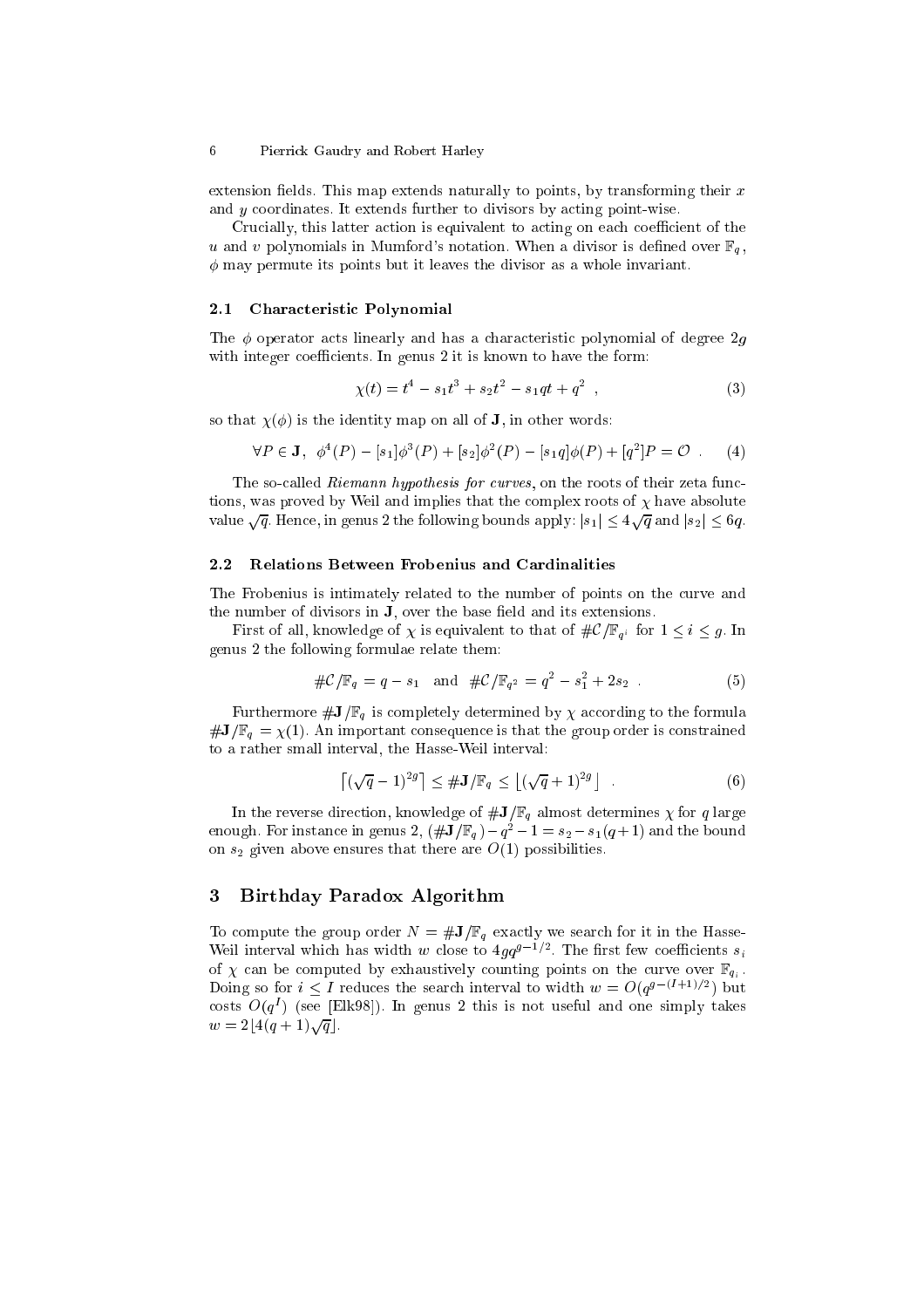#### 3.1 Computing the Order of the Group

Assume for the moment that we know how to compute the order  $n$  of a randomly chosen divisor D in J=Fq (from now on the term \divisor" always refers to <sup>a</sup> reduced divisor). Writing e for the group exponent, we have  $n | e$  and  $e | N$  and thus N is restricted to at most  $\lfloor (w + 1)/n \rfloor$  possibilities. Usually  $n \geq w$  and so N is completely determined.

It is possible for  $n$  to be smaller, though. In such a case we could try several other randomly chosen divisors, taking  $n$  to be the least common multiple of their orders and stopping if  $n > w$ . After a few tries n will converge to e and if  $e > w$  the method terminates.

However in rare cases the exponent itself may be small,  $e \leq w$ . It is known that  $J/F_q$  is the product of at most 2g cyclic groups and thus  $e > \sqrt{q} - 1$  and in fact this lower bound can be attained.

It is possible to obtain further information by determining the orders of divisors in the Jacobian group of the quadratic twist curve, but even this may not be sufficient. We do not yet have a completely satisfactory solution for such a rare case, however we mention that the Weil pairing may provide one.

#### $3.2$ 3.2 Computing the Order of One Divisor

To determine the order n of an arbitrary divisor  $D$  we find some multiple of  $n$ , factor it and search for its smallest factor d such that  $[d]D = \mathcal{O}$ .

There are certainly multiples of  $n$  in the search interval (since the group order is one such) and we can find one of them using a birthday paradox algorithm, in particular a distributed version of Pollard's lambda method [Pol78] with distinguished points. For a similar Pollard rho method see [vOW99].

Since the width of the search interval is  $w$ , we expect to determine the multiple after  $O(\sqrt{w})$  operations in the Jacobian. By using distinguished points and distributing the computation on  $M$  machines, this takes negligible space and  $O(\sqrt{w}(\log q)^2/M)$  time<sup>4</sup>.

The birthday paradox algorithm is as follows.

- { Choose some distinguishing characteristic.
- ${\rm -}$  Choose a hash function h that hashes divisors to the range 0..19, say.
- Pick 20 random step lengths  $l_i > 0$  with average roughly  $M\sqrt{w}$ ,
- ${\color{red} 1}$  divisors Di  ${\color{red} 0}$  divisors Di  ${\color{red} 0}$
- ${\rm -}$  Precompute  $E = [c]D$ .

Here c is the center of the search interval. In genus  $2 c = q^2 + 6q + 1$ . The calculation then consists of many 'chains' of iterations run on  $M$  client machines:

- ${\rm -}$  Pick a random  $r < w$  and compute  $R = [r]D$ .
- ${\sf -}$  Pick a random bit b and if it is 1 set R to  $R+E$ .
- While R is not distinguished, set  $r := r + l_{h(R)}$  and  $R := R + D_{h(R)}$ .

 $\,$   $\,$  Using classical algorithms for field arithmetic.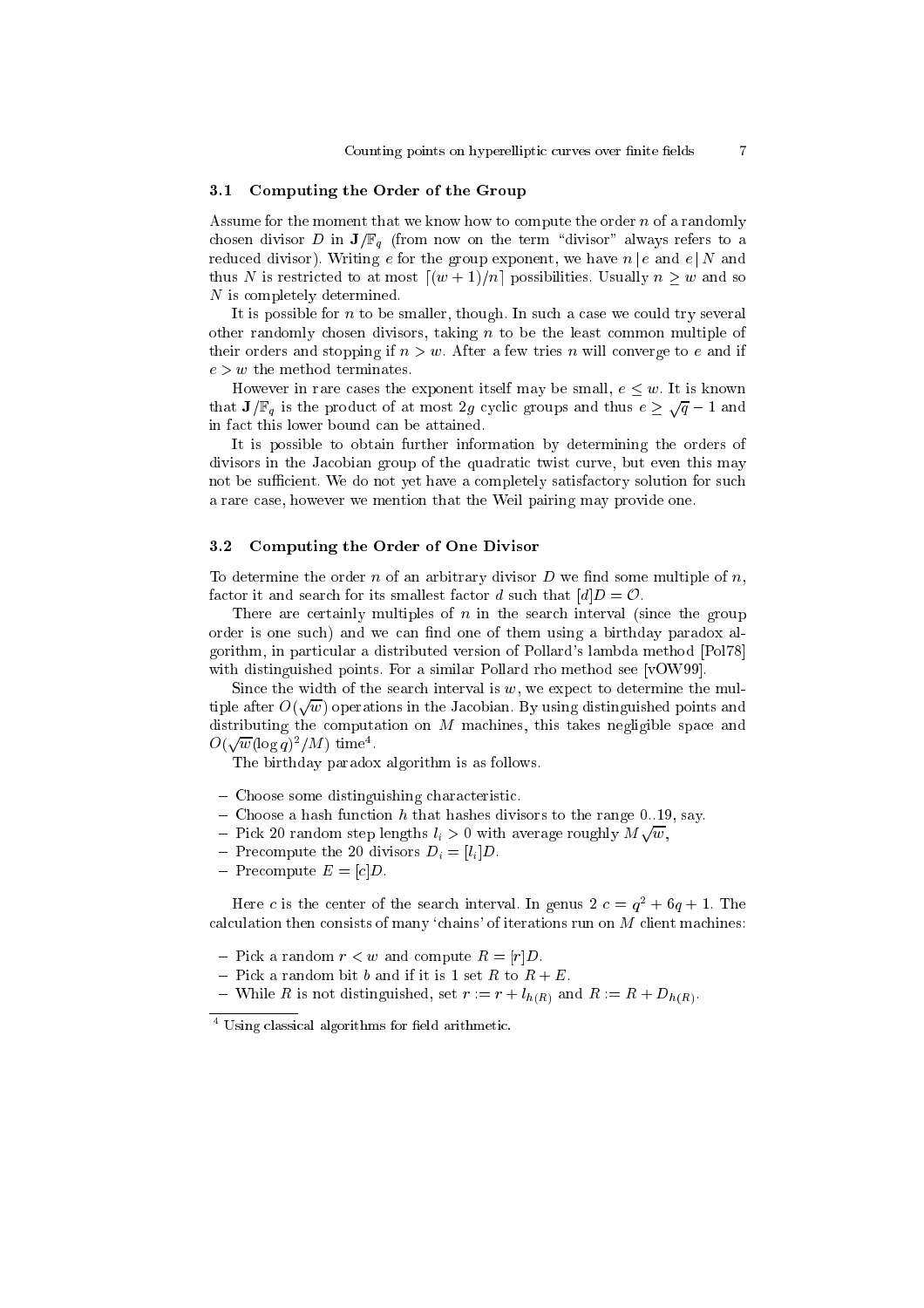${\bf -}$  Store the distinguished R on a central server along with r and b.

The distinguishing feature must be chosen to occur with probability significantly less than  $\sqrt{w}/M$ , say 50 times less. Thus each chain takes about  $\sqrt{w}/M/50$ steps and has length about  $w/50$ .

Note that chains with  $b = 0$  visit many pseudo-random divisors in the set  $S_1 = \{ [r]D \mid 0 \le r < w \}$  and a few with larger r. Chains with  $b = 1$  visit many divisors in  $S_2 = \{E + [r]D \mid 0 \le r < w\}$  and a few with larger r. However the choice of E guarantees that the intersection  $I = S_1 \cap S_2$  contains at least  $w/2$ divisors.

Now after a total of  $O(\sqrt{w})$  steps have been performed,  $O(\sqrt{w})$  divisors have been visited and  $O(\sqrt{w})$  of them are expected to be in I. Then the birthday paradox guarantees a significant chance that a *useful collision* occurs i.e., that the same divisor  $R$  is visited twice with different bits  $b$ . Shortly afterwards a useful collision of distinguished points is detected at the server, between  $R_0$  and  $R_1$  say.

Therefore  $r_0 \equiv c + r_1$  modulo n and finally  $c + r_1 - r_0$  is the desired multiple of n.

#### 3.3 Beyond the Birthday Paradox

To handle larger examples than is possible with the birthday paradox algorithm alone, we precompute the Jacobian order modulo some integer. If  $N$  is known modulo  $m$  then the search for a multiple of a divisor's order can be restricted to an arithmetic progression modulo  $m$ , rather than the entire search interval". In this way the expected number of operations can be reduced by a factor  $\sqrt{m}$ .

The algorithm outlined above needs to be modied as follows (we can assume that m is much smaller than w since otherwise no birthday paradox algorithm would be required!).

- Increase the frequency of the distinguishing characteristic by a factor  $\sqrt{m}$ .
- ${\rm -}$  The step lengths must be multiples of m chosen with average length  $M\sqrt{wm}$ .
- Replace E with  $[z]$ D where z is nearest c such that  $z \equiv N \mod m$ .

To compute N modulo  $m$  with  $m$  as large as possible, we will first compute it modulo small primes and prime powers using various techniques explained in the next few sections. Then the Chinese Remainder Theorem gives N modulo their product.

To date this use of local information has speeded up the birthday paradox algorithm by a signicant factor in practice. It should be pointed out however that while the birthday paradox algorithm takes exponential time, the Schoof-like algorithm described below takes polynomial time. Hence it can be expected that for future calculations with very large Jacobians, the Schoof part will provide most of the information.

 $^\circ$  Note that we could also take advantage of partial information that restricted *I*V to several arithmetic progressions modulo m.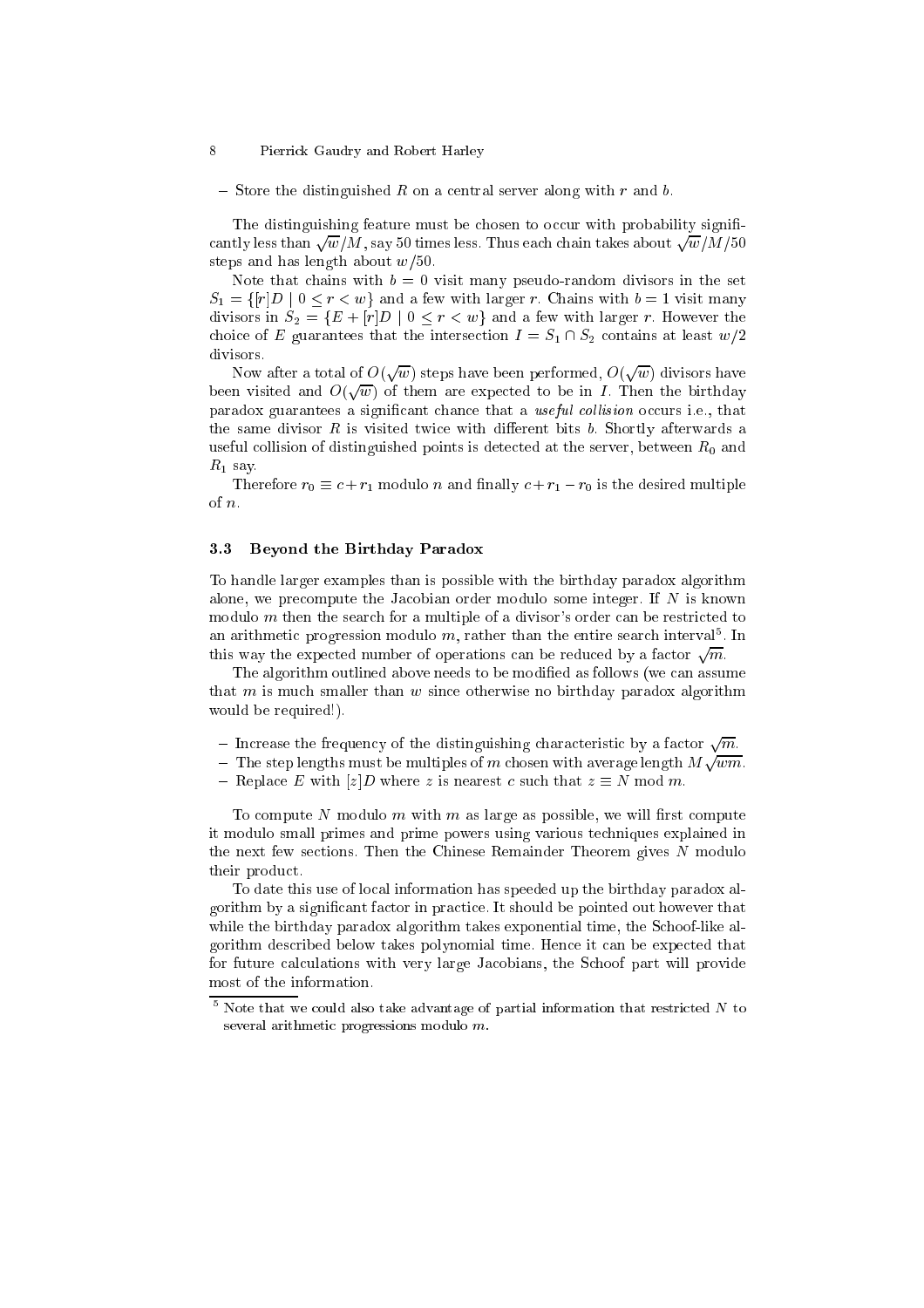#### 4 Cartier-Manin Operator and Hasse-Witt Matrix

We propose a method for calculating the order of the Jacobian modulo the characteristic  $p$  of the base field, by using the so-called *Cartier-Manin operator* and its concrete representation as the *Hasse-Witt matrix* (see [Car57]). In the case of hyperelliptic curves, this game computed by a method of the computed by a method of the computed by a m given in [Yui78] which generalizes the computation of the Hasse invariant for elliptic curves. Yui's result is as follows:

**Theorem 1.** Let  $y^2 = f(x)$  with  $\deg f = 2g + 1$  be the equation of a genus g hyperetupic curve. Denote by  $c_i$  the coefficient of x  $\iota$ n the polynomial  $f(x)^{p_1-p_2-p_3-p_4}$ . Then the Hasse-Witt matrix is given by

$$
A = (c_{ip-j})_{1 \le i,j \le g} \tag{7}
$$

In [Man65], Manin relates it to the characteristic polynomial of the Frobenius modulo p. For a matrix  $A = (a_{ij})$ , let  $A^{\scriptscriptstyle{(p)}}$  denote the elementwise p—th power i.e.,  $(a_{ii}^r)$ . Then Manin proved the following result:

**Theorem 2.** Let C be a curve of genus g defined over a finite field  $\mathbb{F}_{p^n}$ . Let A be the Hasse-Witt matrix of C, and let  $A_{\phi} = AA^{(p)} \cdots A^{(p^{n-1})}$ . Let  $\kappa(t)$  be the characteristic polynomial of the matrix all  $\alpha$  and  $\alpha$  and  $\alpha$  and characteristic polynomial of the Frobenius endomorphism. Then

$$
\chi(t) \equiv (-1)^g t^g \kappa(t) \mod p \tag{8}
$$

Now it is straightforward to compute  $\chi(t)$  modulo the characteristic p and hence #J=Fq mod p, provided that <sup>p</sup> is not too large (say at most 100000). Note that this is a very efficient way to get information on the Jacobian order, particularly when p is moderately large. Such a situation can occur in practice with fields chosen, for implementation reasons, to be of the form  $\mathbb{F}_{n^m}$  with p close to a power of 2 such as  $p = 2^8 - 5$  or  $p = 2^{16} - 15$ .

## 5 Algorithm  $\dot{a}$  la Schoof

 $\sim$ 

In this section we describe a polynomial time algorithm  $\dot{a}$  la Schoof for computing the cardinality of J=Fq in genus 2. This algorithm follows theoretical work of Pila [Pil90] and Kampkötter [Kam91]. We make extensive use of the division polynomials described by Cantor [Can94].

#### 5.1 Hyperelliptic Analogue of Schoof 's Algorithm

The hyperelliptic analogue of Schoof's algorithm consists of computing  $\chi$  modulo some small primes  $l$  by working in  $J[l]$ . Once this has been done, modulo sufficiently many primes (or prime powers), then  $\chi$  can be recovered exactly by the Chinese Remainder Theorem. From the bounds on since  $\mu$  above, it such a bound since to such a bounds on since  $\mu$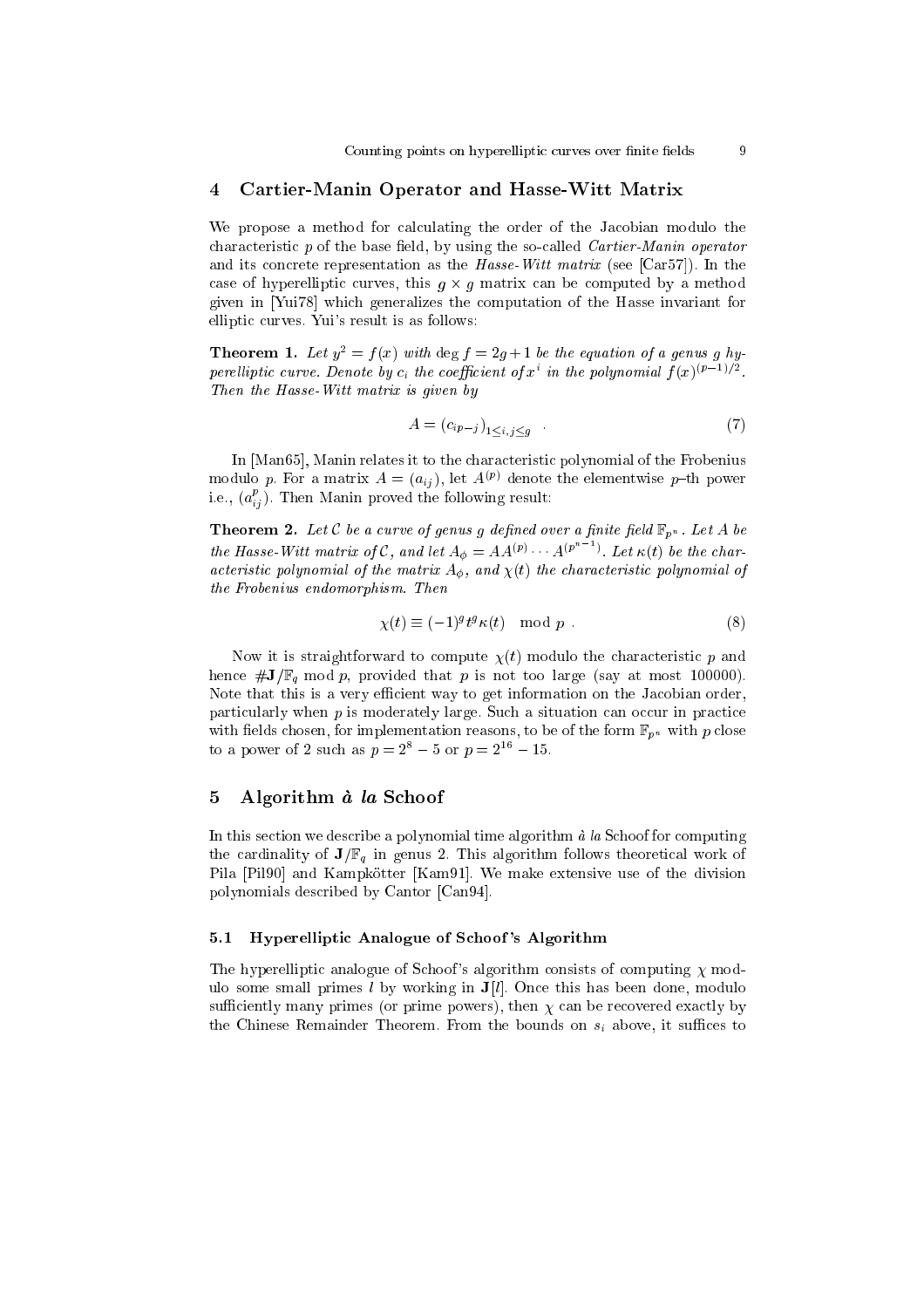consider  $l = O(\log q)$ . In practice we use a few small l, determine  $\chi$  modulo their product, and use this information to optimize a birthday paradox search as described previously.

Let  $l$  be a prime power co-prime with the characteristic. Then the subgroup of  $t$ -torsion points has the structure  $J[t] = (\mathbb{Z}/t\mathbb{Z})^{-s}$ . Moreover, the Frobenius acts linearly on this subgroup and Tate's theorem [Tat66] states that the characteristic polynomial of the induced endomorphism is precisely the characteristic polynomial of the Frobenius endomorphism on  $J$  with its coefficients reduced modulo l. Hence by computing the elements of  $J[l]$  and the Frobenius action on them, we can get the characteristic polynomial modulo l.

The following lemma due to Kampkötter simplifies the problem.

Lemma 1. If l is an odd prime power, then the set J <sup>n</sup> - contains <sup>a</sup> Z=lZ{basis  $-1$ .  $-1$ .

Thus the Frobenius endomorphism on  $J[l]$  is completely determined by its action on J[l] <sup>n</sup> -.

Let  $D = \langle x^2 + u_1x + u_2, v_0x + v_1 \rangle$  be a divisor in  $J \setminus \mathcal{O}$ , then the condition  $[l]D = \mathcal{O}$  can be expressed by a finite set of rational equations in  $u_1, u_2, v_0, v_1$ . More precisely, there exists and ideal Il of the polynomial ring Fq [U1; V2; V0; V1];  $\mu$ such that  $\Box$  if  $\Box$  if  $\Box$  if  $\Box$  if  $\Box$  if  $\Box$  if  $\Box$  if  $\Box$  if  $\Box$  if  $\Box$  if  $\Box$  if  $\Box$  if  $\Box$  if  $\Box$  $f$  in (a generating set of) the ideal Il . In [Camero II] controlled the gives explicit formulae for multivariate polynomials generating Il .

From now on, we can represent a generic element of J[l] <sup>n</sup> - by the quotient ring Fq [V]; V<sub>2</sub>; V0; V<sub>1</sub>] / The Frobenius action can be computed for the form can be computed for and it is possible to find its minimal polynomial by brute force. The characteristic polynomial is then easy to recover (at least in the case where  $l$  is a prime) and we are done. This method due to Pila and Kampkötter has polynomialtime complexity, however it involves arithmetic on ideals which requires timeconsuming computations of Gröbner bases. In the following we propose another method which avoids the use of ideals.

#### 5.2 Cantor's Division Polynomials

In [Can94], Cantor defined *division polynomials* of hyperelliptic curves, generalizing the elliptic case, and gave an efficient recursion to build them.

These polynomials are closely related to Kampkötter's ideal  $I_l$ , but they allow a Schoof-like algorithm to work mostly with one instead of four variables. An approximate interpretation of the phenomenon is that the division polynomials lead to a representation of Il directly computed in <sup>a</sup> convenient form (almost <sup>a</sup> Gröbner basis for a lexicographical order).

Cantor's construction provides 6 sequences of polynomials  $d_0^{(i)}$ ,  $d_1^{(i)}$ ,  $d_2^{(i)}$  and  $e_0^{\gamma\gamma}, e_1^{\gamma\gamma}, e_2^{\gamma\gamma}$  such that for divisors  $P = \langle x - x_P, y_P \rangle$  of weight 1 in general position, we get

$$
[l]P = \left\langle x^2 + \frac{d_1^{(l)}(x_P)}{d_0^{(l)}(x_P)}x + \frac{d_2^{(l)}(x_P)}{d_0^{(l)}(x_P)}, y_P\left(\frac{e_1^{(l)}(x_P)}{e_0^{(l)}(x_P)}x + \frac{e_2^{(l)}(x_P)}{e_0^{(l)}(x_P)}\right) \right\rangle \tag{9}
$$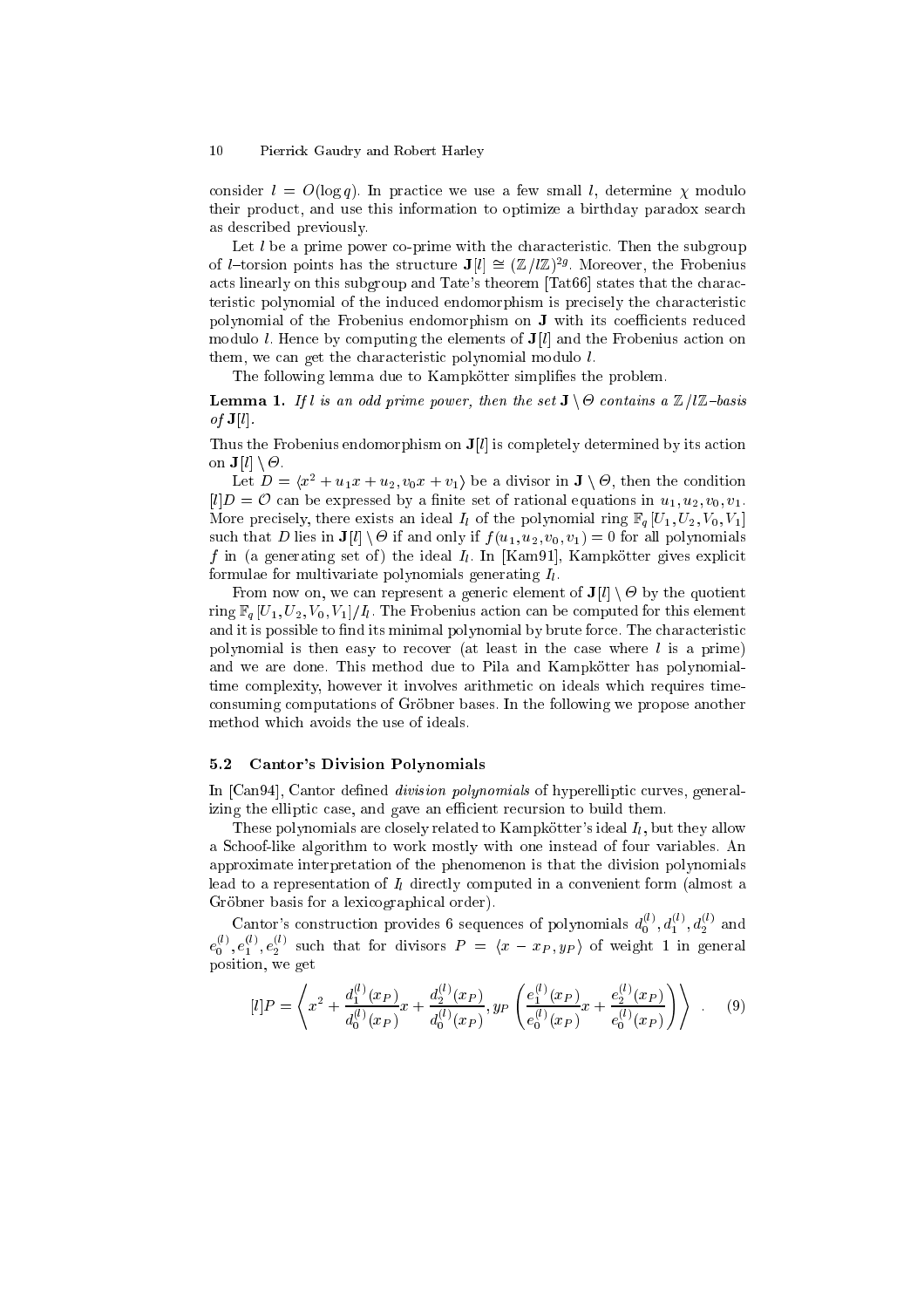The degrees of these division polynomials are

| $\scriptstyle{a_0}$ | $\bm{u}$                                | εo |  |
|---------------------|-----------------------------------------|----|--|
| 712                 | $1 2l^2-2 2l^2-3 3l^2-2 3l^2-2 3l^2-3 $ |    |  |

By lemma 1 it is sucient to consider divisors D <sup>62</sup> -. In order to multiply  $D = \langle u(x), v(x) \rangle$  by l we express it as a sum of two divisors of weight 1 i.e., we write  $D = P_1 + P_2$ . These divisors are given by  $P_1 = \langle x - x_1, y_1 \rangle$  and  $P_2 = \langle x - x_2, y_2 \rangle$  where  $x_1$  and  $x_2$  are the roots of  $u(x)$  and  $y_i = v(x_i)$ . Clearly  $[l]D = [l]P_1 + [l]P_2.$ 

The divisor D is an *l*-torsion divisor if and only if  $[l]P_1$  and  $[l]P_2$  are opposite divisors. This last condition is converted into a condition on the polynomial representations  $[l]P_1 = \langle u_{P_1}(x), v_{P_1}(x)\rangle$  and  $[l]P_2 = \langle u_{P_2}(x), v_{P_2}(x)\rangle$ . Indeed two divisors are opposite if their  $u$  polynomials are equal and their  $v$  polynomials are opposite modern the elements of J[] n - are characterized by a set of rational equations in the 4 indeterminates  $x_1, x_2, y_1, y_2$ , two of them involving only the two indeterminates  $x_1$  and  $x_2$ .

Thus we get an ideal similar to Il represented in <sup>a</sup> convenient form: we can eliminate  $x_2$  with the two bivariate equations by computing some resultants, then we have a univariate polynomial in  $x_1$  and for each root  $x_1$  it is not difficult to recover the corresponding values of  $x_2, y_1$  and  $y_2$ .

#### 5.3 Details of the Algorithm

Next we explain the computation of the characteristic polynomial modulo a fixed prime power  $l$ . Here we will assume that  $l$  is odd (the even case discussed in the next section).

Building an Elimination Polynomial for  $x_1$ . We first compute Cantor's  $l$ -division polynomials. We refer to the original paper [Can94] for the recursion formulae and the proof of the construction. This phase takes negligible time compared to what follows.

The second step is to eliminate  $x_2$  in the two bivariate equations. The system looks like

$$
\begin{cases}\nE_1(x_1, x_2) = d_1(x_1) d_2(x_2) - d_1(x_2) d_2(x_1) = 0, \\
E_2(x_1, x_2) = d_0(x_1) d_2(x_2) - d_0(x_2) d_2(x_1) = 0.\n\end{cases}
$$
\n(10)

The polynomial  $(x_1 - x_2)$  is clearly a common factor of  $E_1$  and  $E_2$ , and this factor is a parasite: it does not lead to a  $t=$ torsion divisor $\tau$  . We throw away this factor and consider the new reduced system, still denoting the two equations by

 $11$ 

There is another common factor of  $E_1$  and  $E_2$ , we have to throw it away. This occurs when a non-trivial lattor is in  $\mathbb{R}^n$  . The values assume that degrees assume that degrees assume that we are in the generic case.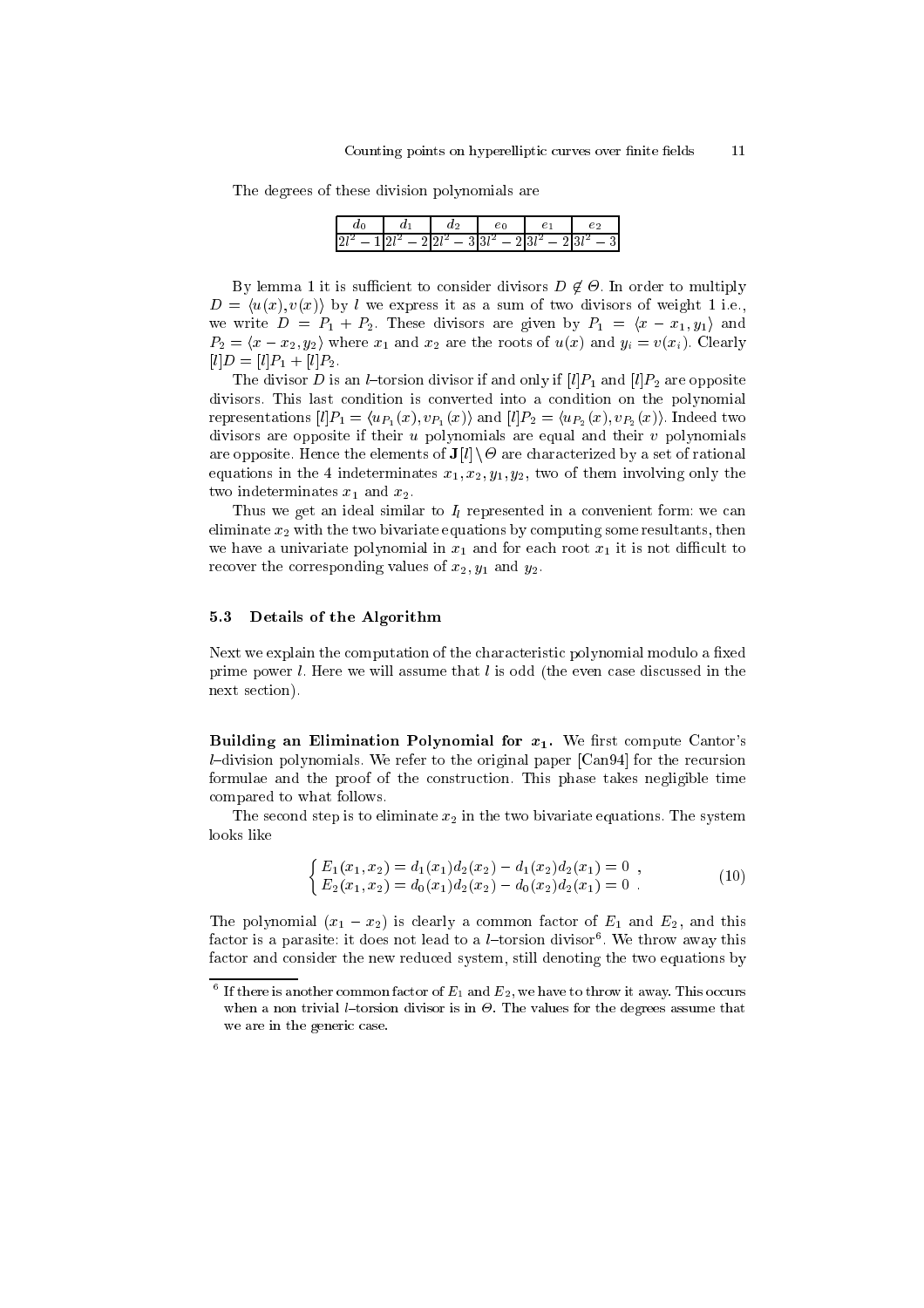$E_1(x_1, x_2)$  and  $E_2(x_1, x_2)$ . Then we eliminate  $x_2$  by computing the following resultant

$$
R(x_1) = \text{Res}_{x_2}(E_1(x_1, x_2), E_2(x_1, x_2)) = 0
$$
 (11)

We can then note that  $R(x_1)$  is divisible by some high power of  $d_2(x_1)$ . Indeed, if  $d_2(x_1) = 0$  then the expressions  $E_1$  and  $E_2$  have common roots (at the roots of  $a_2(x_2)$ ). The power of  $a_2$  in R is  $\sigma = z\tau - z$ , we assume that the base neig is large enough and we specialize the system at many distinct values for  $x_1$ . Substituting i for x1, the system becomes two univariate polynomials in x2, for which we compute the resultant ri . With enough pairs (i ; ri) i.e., one more than a bound on the degree of  $R(x_1) = R(x_1)/(a_2(x_1))$ , we can recover  $R(x_1)$ by interpolation. Knowing the degrees of  $d_0, d_1, d_2$ , it is easy to get

$$
\deg \tilde{R}(x_1) = 4l^4 - 10l^2 + 6 \tag{12}
$$

**Eliminating the Parasites (optional).** As previously mentioned there are  $t^+$ divisors of *l*-torsion and thus the degree of  $R(x_1)$  is too high by a factor 4. This means that there are still a lot of parasite factors, due to the fact that we only took conditions on the abscissae  $x_1, x_2$  into account and imposed nothing on the ordinates  $y_1, y_2$ . Two strategies can be used: we can decide to live with these parasites and go on to the next step or we can compute another resultant to eliminate them (and get a polynomial of degree  $\iota^- = 1$ ). The choice depends on the relative speeds of the resultant computation and the root-finding algorithm.

In order to eliminate the parasites we construct a third equation  $E_3(x_1, x_2)$ , coming from the fact that the ordinates of  $[l]P_1$  and  $[l]P_2$  are opposite. We write that the coefficients are opposite,

$$
\begin{cases} y_1 \frac{e_1(x_1)}{e_0(x_1)} = -y_2 \frac{e_1(x_2)}{e_0(x_2)}\\ y_1 \frac{e_2(x_1)}{e_0(x_1)} = -y_2 \frac{e_2(x_2)}{e_0(x_2)} \end{cases},
$$
\n(13)

and this system implies that  $E_3(x_1, x_2) = e_1(x_1)e_2(x_2) - e_1(x_2)e_2(x_1) = 0.$ 

Taking the resultant between  $E_1$  and  $E_3$ , we get a polynomial  $\tilde{S}(x_1)$  of degree  $12l^2 - 30l^2 + 18$  whose GCD with  $R(x_1)$  is of degree  $l^2 - 1$  (in general, a few parasites may remain in rare cases). We still denote this GCD by  $\tilde{R}(x_1)$  for convenience.

**Recovering the Result Modulo** *l*. To find the result we factor  $\tilde{R}(x_1)$  and, for each irreducible factor, we construct an extension of Fq using this factor to get a root  $X_1$  of  $\tilde{R}(x_1)$ . Then we substitute this root into  $E_1$  and  $E_2$  and recover the corresponding root  $X_2$ . Using the equation of the curve we get the ordinates  $Y_1$  and  $Y_2$ , which may be in a quadratic extension. We get the two divisors  $P_1 = \langle x - X_1, Y_1 \rangle$  and  $P_2 = \langle x - X_2, Y_2 \rangle$  and check whether  $[l](P_1 + P_2) = \mathcal{O}$  or  $[l](P_1 - P_2) = \mathcal{O}$ . If neither holds, then we started from a parasite solution and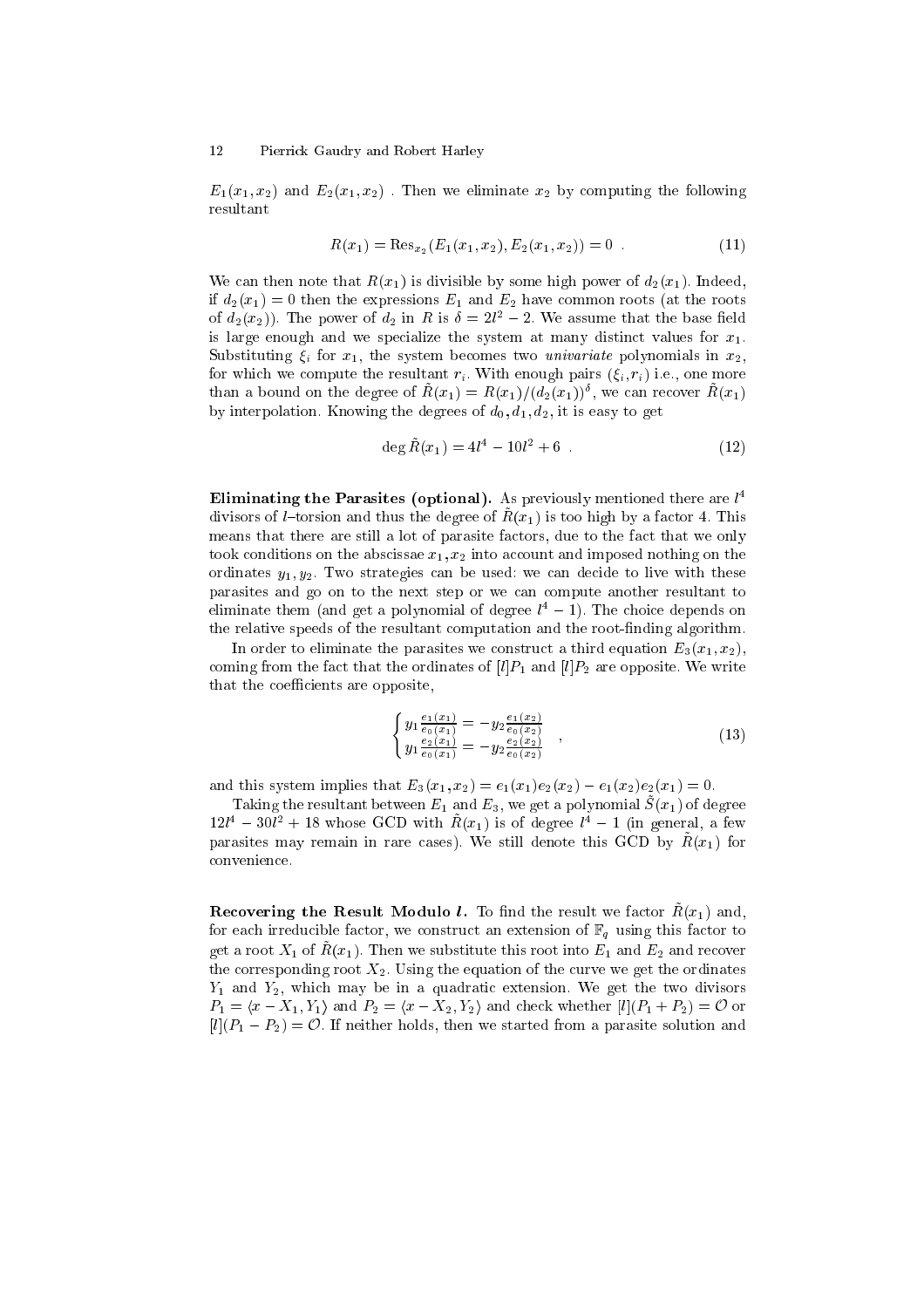we try amounce factor of  $R(x)$ . In the favorable case we get an lation divisor D with which we check the Frobenius equation. To do so we compute

$$
[s_1]\phi^3(D) + [qs_1 \bmod l]\phi(D) , \qquad (14)
$$

for every  $s_1 \in [0, l - 1]$  and

$$
\phi^4(D) + [s_2]\phi^2(D) + [q^2 \bmod l]D , \qquad (15)
$$

for every  $s_2 \in [0, l-1]$ . We only keep the pairs  $(s_1, s_2)$  for which these are equal.

If there is only one pair  $(s_1, s_2)$  left, or if there are several pairs all leading to the same value for the cardinality modulo  $l$ , then it is not necessary to continue with another factor. Thus it is usually not necessary to have a complete factorization of  $R(x_1)$  and the computation is faster if one starts with irreducible factors of smallest degree.

We summarize the above in the following:

Algorithm. Computation of #J=Fq modulo l.

- 1. Compute  $R(x_1)$ .
- $\omega$ . Find a factor of  $R(x)$  or smallest degree.
- 3. Build  $P_1$  and  $P_2$  with this factor.
- 4. Check if  $P_1 + P_2$  or  $P_1 P_2$  is an *l*-torsion divisor. If so call it D, else go back to step 2.
- 5. For each remaining pair  $(s_1, s_2)$ , check the Frobenius equation for D.
- 6. Compute the set of possible values of #J=Fq from the remaining values of  $(s_1, s_2)$ . If there are several values left, go back to step 2. If there is just one, return it.

#### 5.4 Complexity

We evaluate the cost of this algorithm by counting the number of operations in the base field  $\mathbb{F}_q$ . We neglect all the log thactors, and denote by  $M\left(x\right)$  the number of field operations required to multiply two polynomials of degree  $x$ .

The rst step requires O(l <sup>4</sup> ) resultant computations, each of which can be done in  $M$  ( $\ell$ ) operations, and the interpolation of a degree  $O(\ell^*)$  polynomial which can be done in  $M$  ( $\ell$  ) operations. For the analysis of the remaining steps, we will denote by d the degree of the smallest factor of  $R(x_1)$  that allows us to conclude. We assume moreover that the most costly part of the factorization is the distinct degree factorization (which is the case if  $d$  is small and if the number of factors of degree  $d$  is not too large). Then the cost of finding the ractor is  $O(a \log(q))$  *M* (*i*  $\cdot$  ). Thereafter the computation relies on manipulations of polynomials of degree d and the complexity is  $O(l + \log(q))M(d)$ , where l reflects the l possible values of  $s_1$  and of  $s_2$  and  $log(q)$  reflects the Frobenius computations. Hence the (heuristic) overall cost for the algorithm is

$$
O(l^4)M(l^2) + O(d \log q)M(l^4) + O(l^2 + \log q)M(d)
$$
 (16)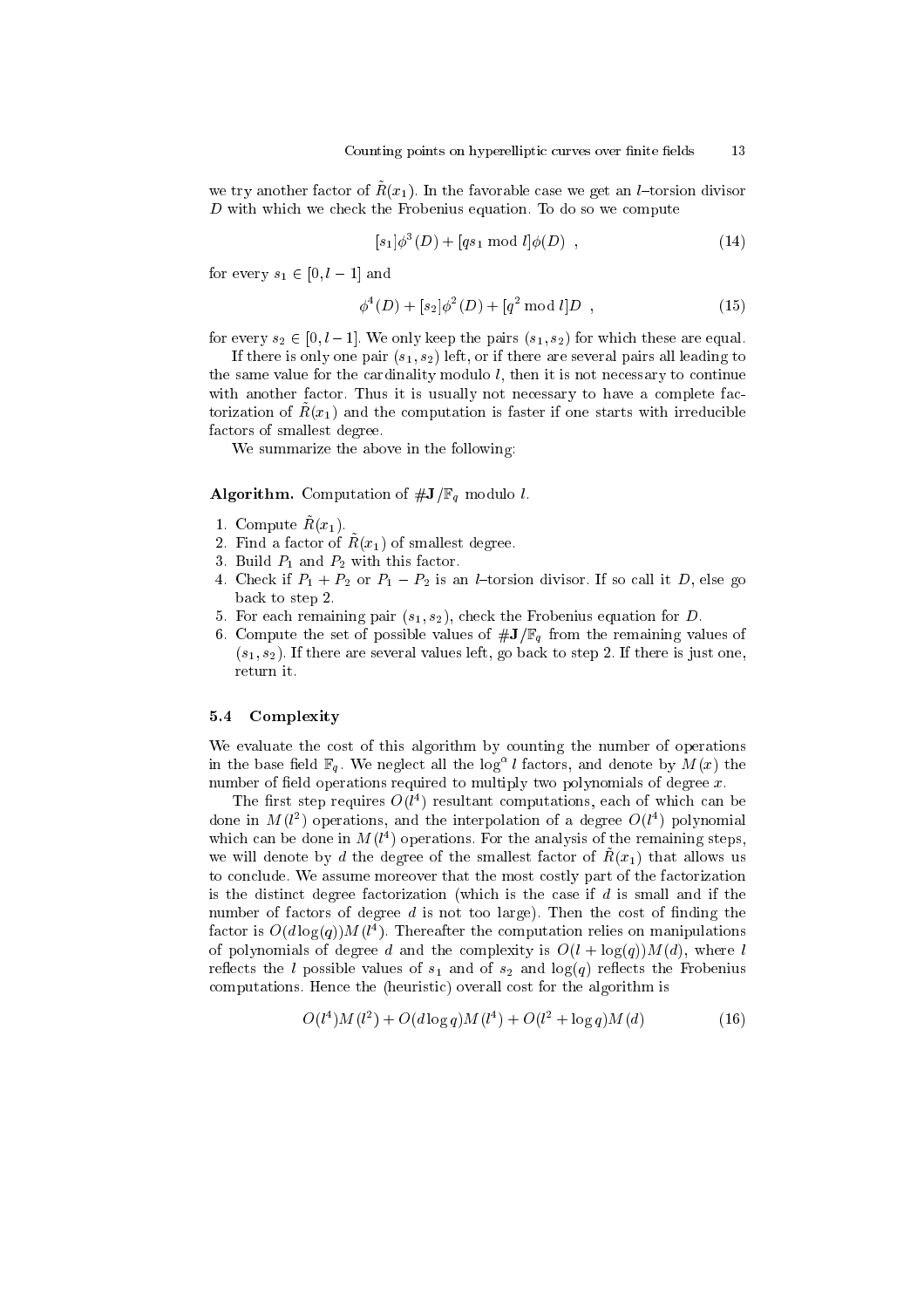operations in the base field.

Now we would like to obtain a complexity for the whole Schoof-like algorithm. For that we will keep only the primes l for which  $d = O(l)$ ; this should occur heuristically with a fixed probability (this is an analogue of 'Elkies primes' for elliptic curves). Then we have to use a set of  $O(\log q)$  primes l, each of them satisfying  $l = O(\log q)$ . Moreover we will assume fast polynomial arithmetic and thus  $M(x) = O(x)$  (ignoring logarithmic factors). Hence the cost of the algorithm is heuristically  $O(\log^2 q)$  operations in  $\mathbb{F}_q$ . Each operation can be performed in  $O(\log^2 q)$  bit operations using classical arithmetic and we get that the complexity of the Schoof-like algorithm is  $U(\log^+q)$ .

Remark. This analysis is heuristic, but one could obtain a rigorous proof that the algorithm runs in polynomial time. The algorithm could also be made deterministic by avoiding polynomial factorizations. However in both cases the exponent would be higher than 9.

#### 6 Lifting the 2-Power Torsion Divisors

In this section, we will show how to obtain some information, we will show that  $\mathbf{H}=\mathbf{I}+\mathbf{Q}$ modulo small powers of 2. Factoring  $f$  gives some information immediately. To go further we iterate a method for `halving' divisors in the Jacobian. This quickly leads to divisors defined over large extensions, so that the run-time grows exponentially. In practice we can use this technique to obtain partial information modulo 256, say.

The divisors of order 1 or 2 are precisely the  $D = \langle u(x), 0 \rangle$  for which  $u(x)$ divides  $f(x)$  and is of degree at most g. When f has n irreducible factors, then it has  $2^\circ$  factors altogether. Exactly half of them have degree at most  $q,$  since  $f$ is square-free of degree  $2g + 1$ . Hence the number of such divisors is  $2^{n+1}$ , and  $2^{n-1}$  |  $\#$ J /  $\mathbb{F}_q$  . Furthermore, when f is irreducible then the 2-part is trivial and  $H = f = H$  is odd.

#### 6.1 Halving in the Jacobian

Let  $D = \langle u(x), v(x) \rangle$  be a divisor different from  $\mathcal{O}$ . We would like to find a divisor  $\Delta$  such that  $|2|\Delta| = D$ . Note that there are  $2^{-g}$  solutions, any two of which differ by a 2-torsion divisor. In general,  $\Delta$  is defined over an extension of the field of definition of  $D$ .

Writing  $\Delta = \langle \tilde{u}(x), \tilde{v}(x) \rangle$ , we derive a rational expression for the divisor  $[2]\Delta$  using the formulae of section 1. Then equating this expression with D, we get a set of 2g polynomial equations in 2g polynomial equations in 2g index in 2g index in 2g index in 2g index in parameters  $u_i$  and  $v_i$ . There are  $g$  -such systems corresponding to the different possible weights of D and  $\Delta$ .

We consider the most frequent case where D and  $\Delta$  are both of weight g. I he corresponding system has at most  $2^{-g}$  solutions and these can be obtained by constructing a Grobner basis for a lexicographical order, factoring the last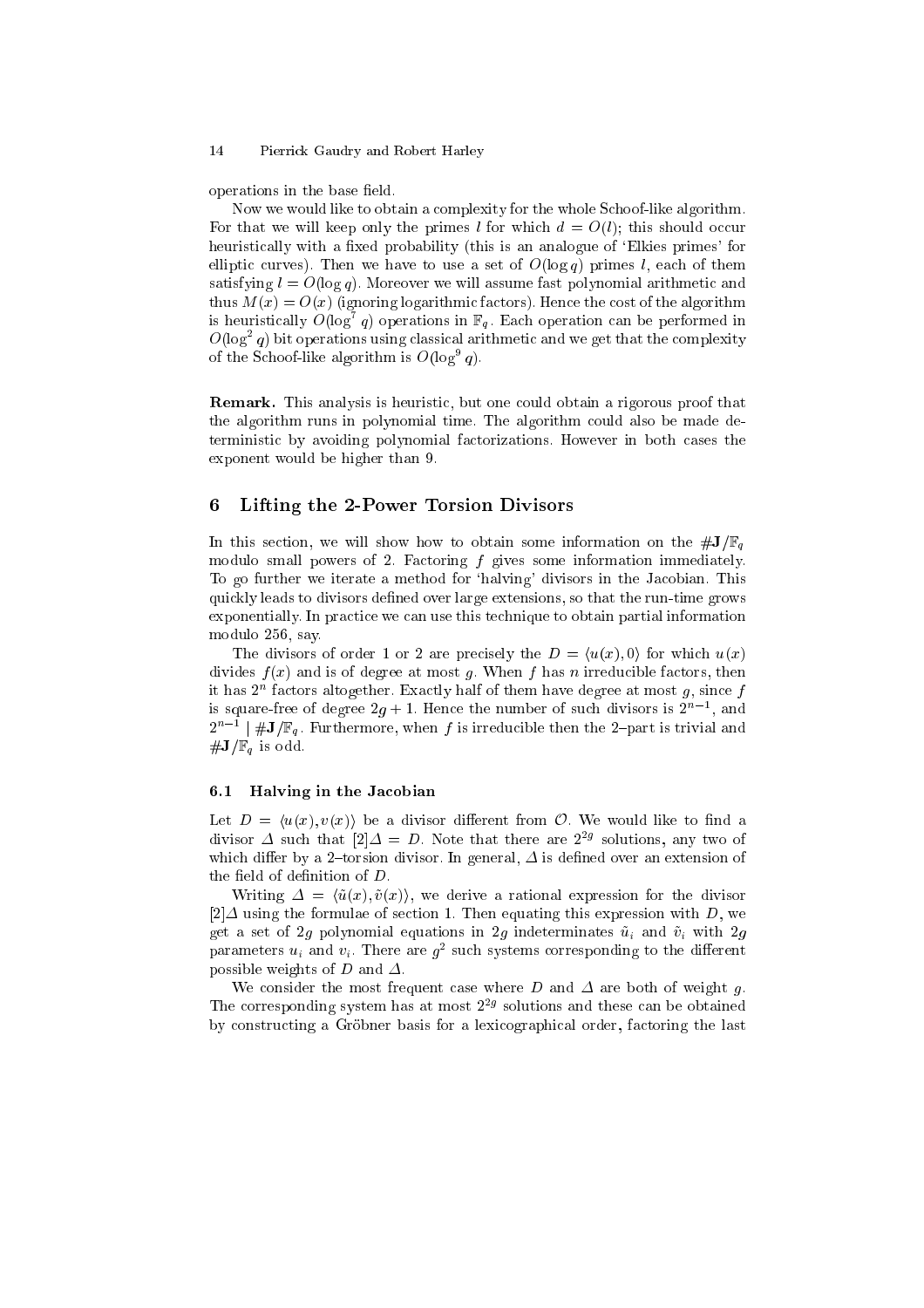polynomial in the basis and propagating the solution to the other polynomials. All this can be done in time polynomial in  $\log q$  provided that the divisor D we are dealing with is defined over an extension of bounded degree of an equal

In order to speed up the computations in the case where  $D$  is defined over a large extension, we can avoid repeated Grobner-basis computations and instead compute a single *generic* Gröbner basis for the system, where the coefficients of D are parameters. As the halving is algebraic over Fq (because the curve is decrease the full ), the generation basis is also decreased over Fq . After this computation  $\alpha$ we can halve any divisor  $D$ , even when defined over a large extension, by plugging its coefficients into the generic basis to get the specialized one.

We are indebted to Eric Schost who kindly performed the construction of this generic Grobner basis for the curves we studied [Sch]. For his construction, he made use of the Kronecker package [Lec99] written by Grégoire Lecerf. This package behaves very well on these types of problem (lifting from specialized systems to generic ones), and it is likely that we would not have been able to do this lifting by using classical algorithms for Grobner-basis computations.

**Example.** Let  $\mathcal C$  be defined by

$$
y^2 = x^5 + 1597x^4 + 1041x^3 + 5503x^2 + 6101x + 1887,
$$
 (17)

over the inner heat  $\mathbb{F}_p$  with  $p = 10^{-1} + 5$ . We will search for all *rational 2*-power torsion divisors i.e., those density  $\alpha$  is the  $\alpha$   $p$  . Two irreducible factors of  $f$  (x) have t degree at most 2, they are

$$
f_1 = x + 28555025517563816
$$
 and  $f_2 = x + 74658844563359755$ ,

Thus there are three rational divisors of order two:  $P_1 = \langle f_1, 0 \rangle, P_2 = \langle f_2, 0 \rangle$ and  $P_1 + P_2$ . The halving method applied to  $P_1$  finds four rational divisors of order 4. They are  $\langle u, v \rangle$  and  $\langle u, -v \rangle$  where:

```
u = x + 1571353025997967 x + 12198441063534328v = 32227723250469108 x + 68133247565452990and:
     u = x^2 + 70887725815800572 x + 94321182398888258v = 42016761890161508 x + 3182371156137467.
```
There are 16 solutions altogether but the others are in extension fields (the Gröbner bases are too large to include them here!) Applying the method to  $P_2$ and to  $P_1 + P_2$  finds no further rational 4-torsion divisors. By continuing in the same manner one finds 8 divisors of order 8, 16 of order 16, 32 of order 32 and . Thus the 2 more than  $Z$  part of the rational Jacobian is of the form (Z=3) - (Z=3 and hence  $\mu$  =  $\mu$  = 0 = 1112.

This type of exhaustive search in the base field determines the exact power of  $\mathcal{L}$  are next to  $\mathcal{L}$  ,  $\mathcal{L}$  ,  $\mathcal{L}$  . In the next section we show that is not information modulo modulo larger powers of 2.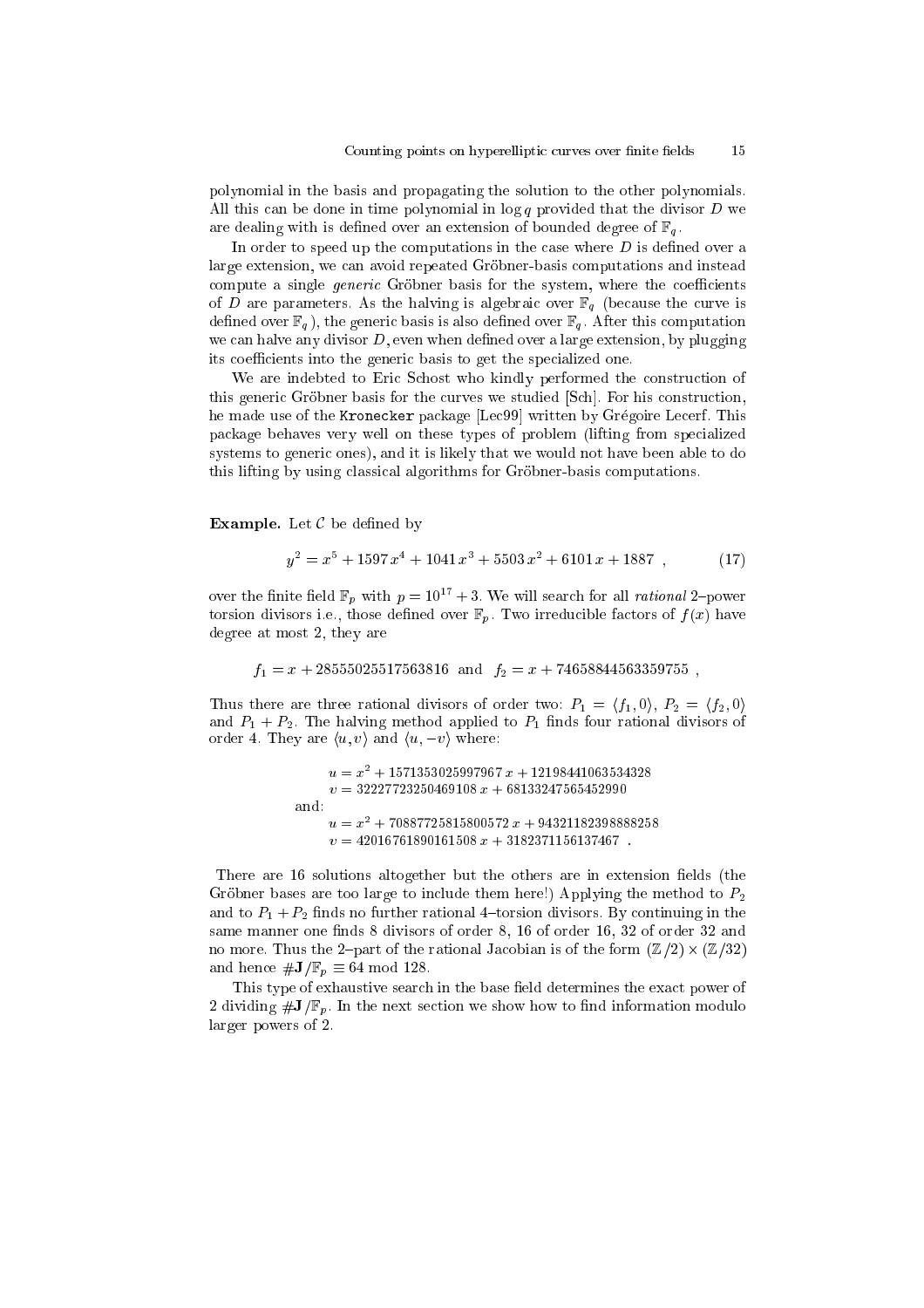#### 6.2 Algorithm for Computing  $\#J/\mathbb{F}_q \mod 2^k$

Next we go into extension neigs to find some 2°-torsion divisors and we substitute them into  $\chi$ , the characteristic equation of the Frobenius endomorphism, to determine values of its coefficients modulo 2  $^{\circ}$  and hence the value of  $\#J/\mathbb{F}_q$  mod  $2^{\circ}$ , for increasing  $\kappa$ .

### Algorithm (for  $g = 2$ ).

- 1. Factor f to find a 2-torsion divisor. Halve it to get a 4-torsion divisor  $D_4$ .
- 2. Find the pair  $(s_1, s_2)$  mod 4 for which  $\chi(D_4) = \mathcal{O}$ . Set k to 2.
- 3. Compute the generic Grobner basis for halving (weight 2) divisors in the given Jacobian.
- 4. Build a  $2^{k+1}$ -torsion divisor  $D_{2^{k+1}}$  by substituting the coefficients of  $D_{2^k}$  in the system, computing a root of the eliminating polynomial in an extension of minimal degree, and propagating it throughout the system.
- 5. For each pair  $(s_1, s_2)$  mod  $2^{k+1}$  compatible with the previously found pair modulo 2", plug  $D_{2^{k+1}}$  into  $\chi$  and find the pair for which  $\chi(D_{2^{k+1}}) = \mathcal{O}$ .
- 6. Set  $k = k + 1$ , and go back to Step 4.

Note that this is an idealized description of the algorithm. In fact there will frequently be several pairs  $(s_1, s_2)$  remaining after checking the Frobenius equa $t$  for one  $2^{\circ}$  -torsion divisor. We can eliminate false candidates by checking with other  $z$  -torsion divisors. It can be costly to eliminate all of them when  $\,$ the required divisors are in large extensions; an alternative strategy is to continue and expect the false candidates to be eliminated later using  $2^{k+1}$ -torsion divisors.

In this algorithm, we could skip step 3 and compute specific Gröbner bases at each time in step 4. However, the generic Gröbner basis is more efficient and allows one to perform one or two extra iterations for the same run-time.

## 7 Combining these Algorithms  $-$  Practical Results

We have implemented all these algorithms and tested their performance for real computation. Some of them were written in the C programming language, and others were implemented in the Magma computer algebra system [BC97].

#### 7.1 Prime Field

In the case where the case we can depend over a prime element  $p$  , where  $p$  as a large prime, we use all the methods described in previous sections except for Cartier-Manin. We give some data for a `random' curve for which we computed the cardinality of the Jacobian. Let the curve  $\mathcal C$  be defined by

$$
y^2 = x^5 + 3141592653589793238 \t x^4 + 4626433832795028841 \t x^3 + 9716939937510582097 \t x^2 + 4944592307816406286 \t x \t (18) + 2089986280348253421
$$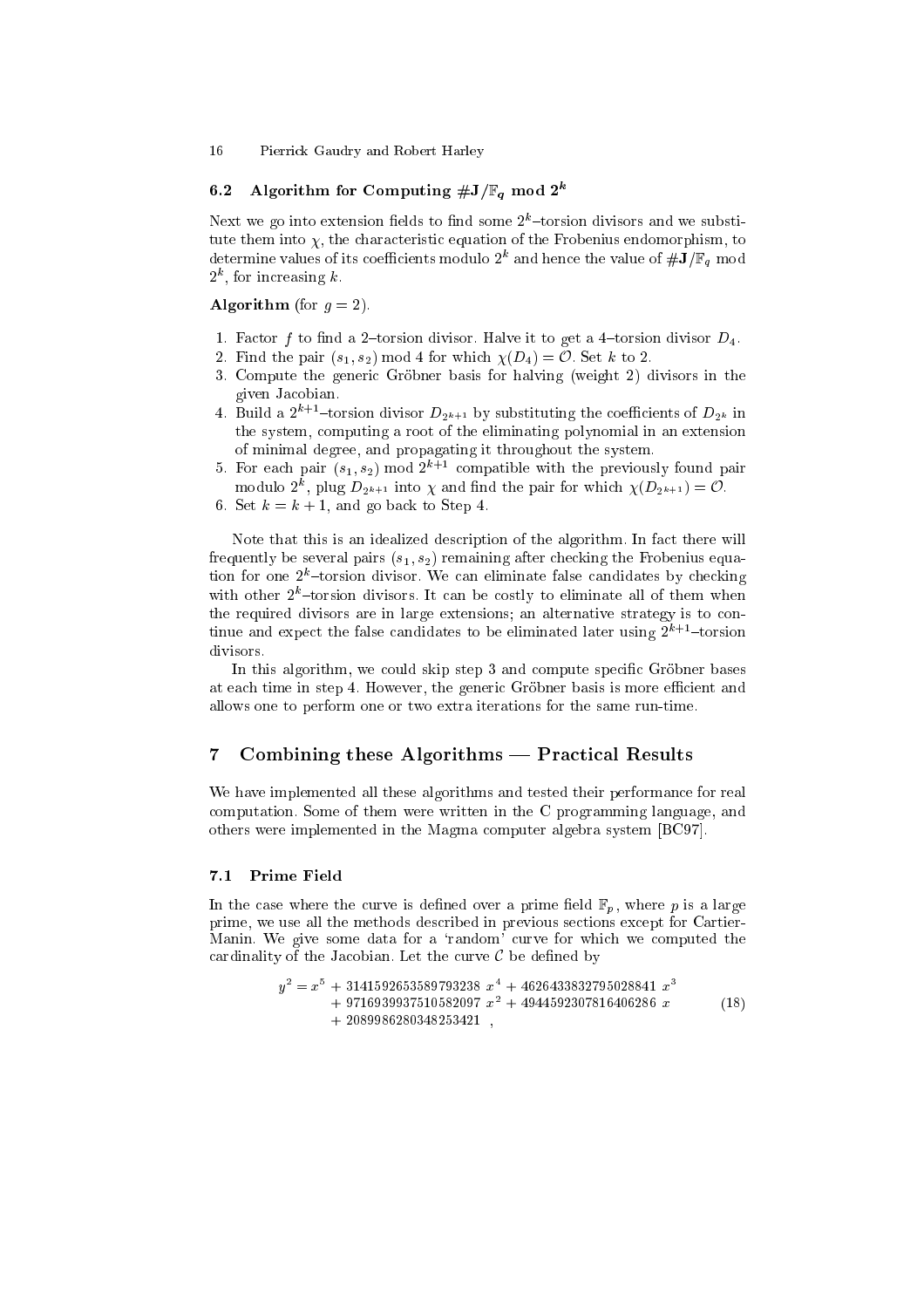over the prime field of order  $p = 10^{19} + 51$ . The cardinality of its Jacobian is

$$
#J = 99999999982871020671452277000281660080 , \qquad (19)
$$

and the characteristic polynomial of the Frobenius has coefficients:

 $s_1 = 1712898036$  and  $s_2 = 11452277089352355350$ .

The first step of this computation is to factor  $f(x)$ . It has 3 irreducible factors, thus we already know that  $\#\mathbf{J} \equiv 0 \text{ mod } 4$ .

The second step is to lift the 2-power torsion divisors. The computation of the generic halving Grobner basis (done by E. Schost) took about one hour on an Alpha workstation. Then we lifted the divisors several times and checked the Frobenius equation. In the following table we give the degree of the extension where we found a  $2^n$ -torsion divisor, and the information on  $\#J$  that we got (timings on a Pentium 450).

| $\#$ .J                     | $\deg$ of ext | $\#$ .J                             | deg of ext | time                 |
|-----------------------------|---------------|-------------------------------------|------------|----------------------|
| $\pm 0 \mod 2$              |               | $16 \mod 32$                        | 16         |                      |
| $\lfloor 0 \mod 4 \rfloor$  |               | $48 \bmod 64$                       | 32         |                      |
| $\lfloor 0 \mod 8 \rfloor$  |               | $\sqrt{48} \mod 128$                | 64         | $ 5000 \text{ sec} $ |
| $\lfloor 0 \mod 16 \rfloor$ |               | $\parallel$ 176 mod 256 $\parallel$ | 128        | <sup>19</sup> hours  |

The next step is to perform the Schoof-like algorithm. We did so for the primes  $l \in \{3, 5, 7, 11, 13\}$ . The following table gives the degree of the polynomial  $R(x_1)$  for each l, and the smallest extension where we found an l-torsion divisor (timings on a Pentium 450).

|                | degree of $R(x_1)$ degree of ext | $\#\mathrm{J}$       | time                                 |
|----------------|----------------------------------|----------------------|--------------------------------------|
| 3              | 240                              |                      | $1 \mod 3$   1200 sec                |
| $\overline{5}$ | 2256                             | $0 \mod 5$   300 sec |                                      |
| 7              | 9120                             |                      | $4 \mod 7$   12 hours                |
|                | 57360                            |                      | $\lfloor 0 \mod 11 \rfloor$ 19 hours |
| פו             | 112560                           |                      | $9 \mod 13$ 205 hours                |

The run-time for  $l = 3$  is surprisingly large in this table. For our curve, an unlucky event occurs, which becomes rare as  $l$  increases. Indeed, after testing the Frobenius equation for all the 3-torsion divisors several candidates  $(s_1, s_2)$  still remain, yielding several possibilities for  $\#J$  mod 3. What this means is that the minimal polynomial of  $\phi$  is not the characteristic polynomial. Each remaining candidate for  $(s_1, s_2)$  gives a multiple of the minimal polynomial. By taking their GCD we obtain the exact minimal polynomial, from which we can deduce the characteristic polynomial and  $\#J$  mod 3.

In our case, there are  $3$  pairs left after testing all the  $3$ -torsion points, leading to the following candidates for  $\#J \mod 3$ .

| $(s_1, s_2) \mod 3 \neq J \mod 3$ | $\chi(t) \mod 3$        |
|-----------------------------------|-------------------------|
| 0. 2°                             |                         |
| (1.2)                             | $(t^4-t^3-t^2-t+1)$     |
|                                   | $t^4 + t^3 = t^2 + t$ . |

<sup>7</sup> See [Kam91] for more about this.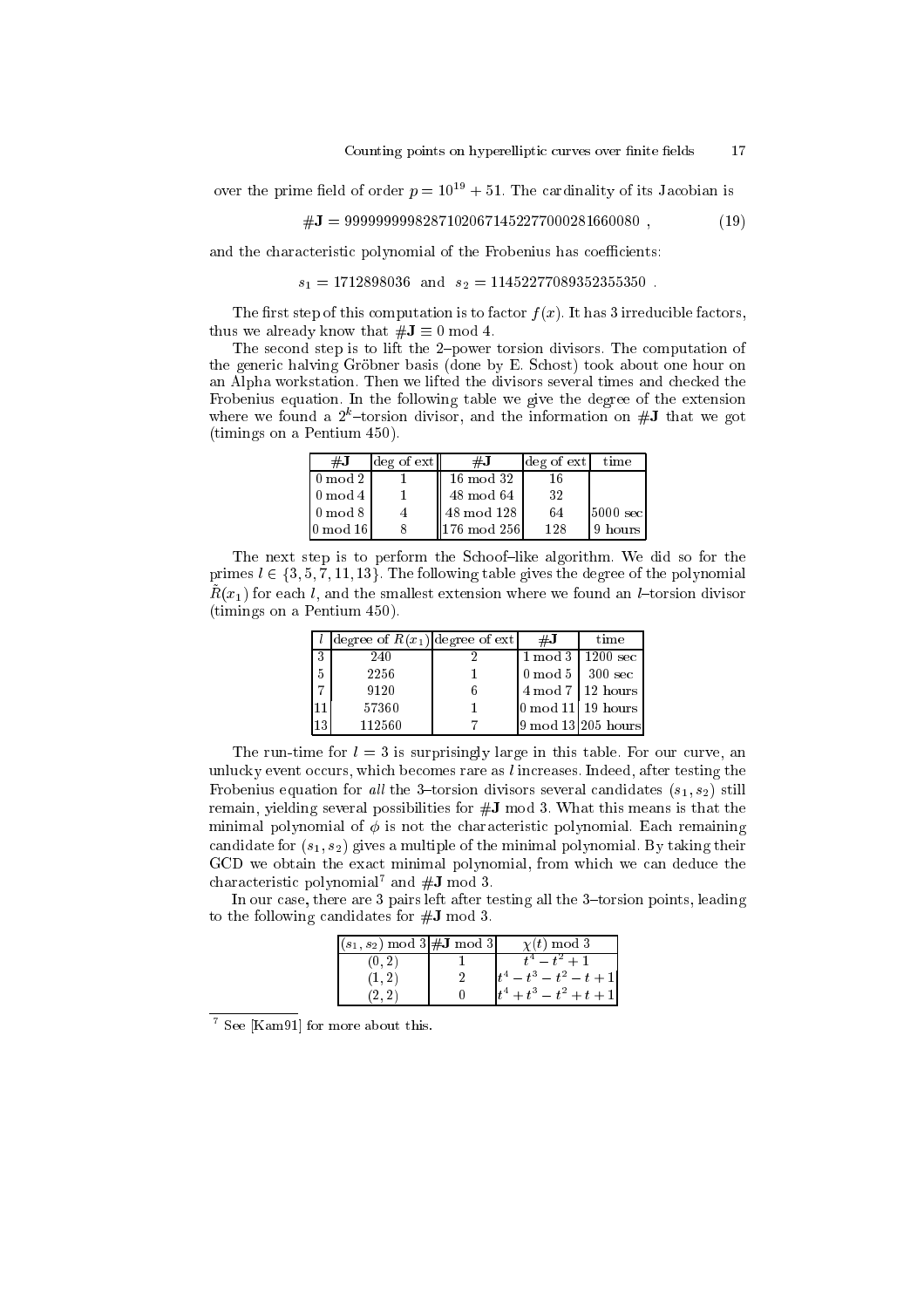The third case is impossible because if  $\#J \equiv 0 \mod 3$  then we would have found a rational 3-torsion divisor earlier. In order to decide between the two first cases we determine the minimal polynomial, which is  $t^- + 1$  and thus the characteristic polynomial must be  $(\iota^+ + 1)^-$  and mially  $\#J = 1$  mod  $\mathfrak{d}.$ 

However to do this we have to build all the  $3$ -torsion divisors. This explains why the running time is higher than for  $l = 5$ , where we found a rational 5 torsion divisor and immediately deduced that  $\#\mathbf{J} = 0 \text{ mod } 5$ .

The final step is the birthday paradox computation. The width of the Hasse-Well interval is roughly  $2.5 \times 10^{-8}$ . The search space is reduced by a factor  $2^\circ$   $\times$   $3$   $\times$   $9$   $\times$   $11$   $\times$   $13 =$   $3843840$  leaving 0.0  $\times$  10<sup>--</sup> candidates. The search was performed on ten Alpha workstations working in parallel and calculated 5 x 1011 operations in the Jacobian. On a single 500 MHz workstation, this computation would have taken close to 50 days.

#### 7.2 Non-prime Fields

Let C be a genus 2 curve defined over  $\mathbb{F}_{p^n}$ , where p is a small odd prime. We assume that  $\mathcal C$  is not defined over a small subfield, for in that case it is easy to compute  $\chi(t)$  using a theorem due to Weil.

Here the first step is to use Cartier-Manin to get  $\chi(t)$  mod p quickly and then continue as before, except that we avoid  $l = p$  in the Schoof part.

Examples: We did not try to build big examples, however we give two medium ones. For the first, let the curve  $\mathcal C$  be defined by

$$
y^2 = x^5 + x^4 + x^3 + x^2 + tx + 1 \tag{20}
$$

over the innite neighborhood  $\mathbb{F}_{3^{30}} = \mathbb{F}_{3}$  [t][(t<sup>-+</sup> + t - 1). The cardinality of its Jacobian is

#J = 42391156018493425614913594804 : (21)

The second example illustrates the advantage given by Cartier-Manin in a favorable case where  $p = 2^{16} - 15$ . Let the curve C be defined by

$$
y^2 = x^5 + x^4 + x^3 + x^2 + x + t \t\t(22)
$$

over the nuite neighborhology  $\mathbb{F}_{p^4} = \mathbb{F}_p[t]/(t^* - 1$  (). The Cartier-Manin computation gave us  $\#J \equiv 58976 \mod p$  in 17 minutes, and finishing using our other methods gave

$$
#J = 339659790214687297284652908385855015466 . \tag{23}
$$

#### 8 Perspectives for Further Research

The present paper reports on practical algorithms for counting points on hyperelliptic curves over large finite fields and on implementations for genus 2. Although it is now possible to deal with almost cryptographic-size Jacobians, there is still a substantial amount of work to be done. Some improvements or generalizations seem to be accessible in the near future, whereas others are still quite vague. Among them we would like to mention: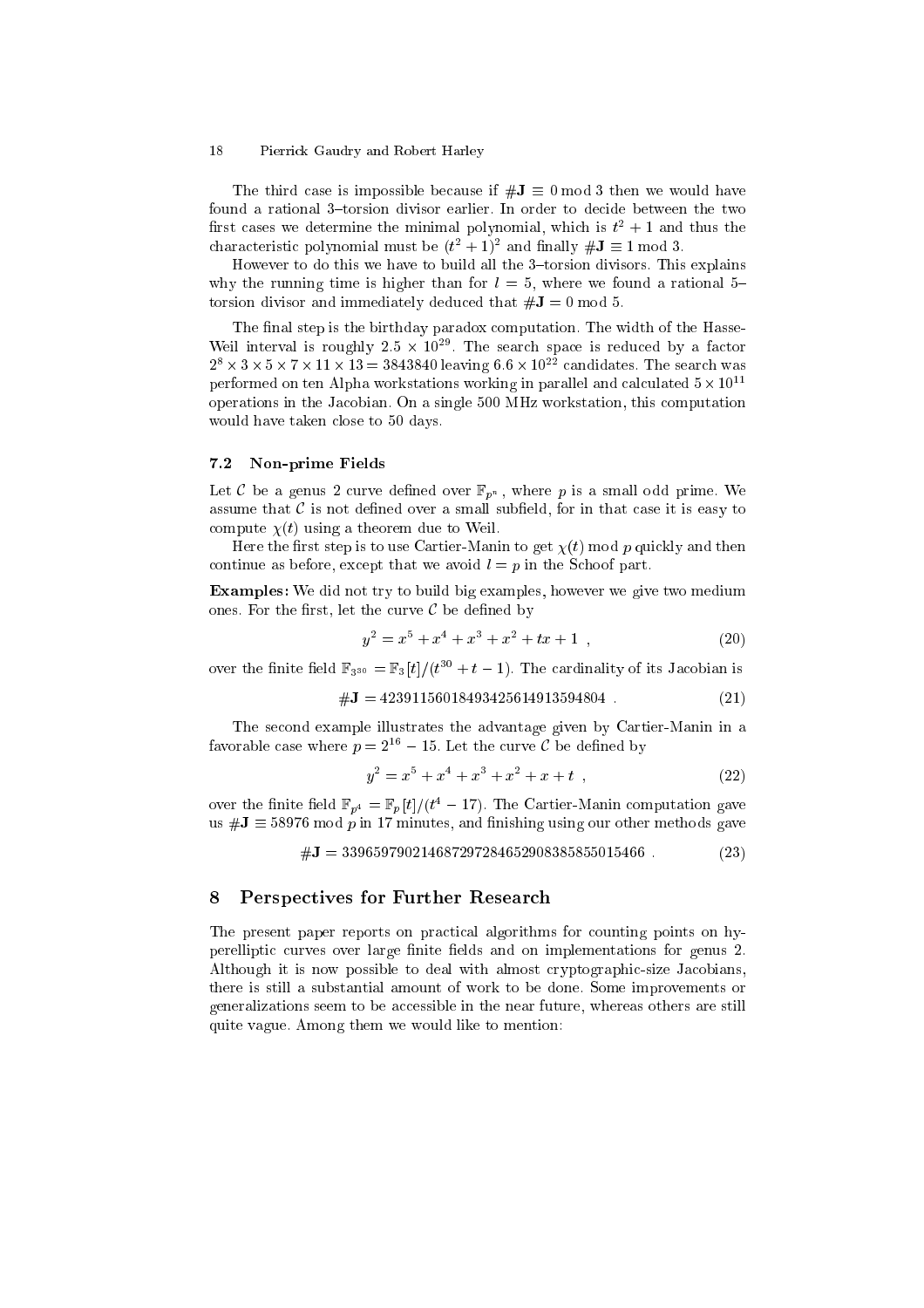$1<sub>0</sub>$ 

- ${\sf -}$  Extension of the algorithm to even characteristic. This is only a matter of translating the formulae, in order to deal with an equation of the form  $y^- + n(x)$   $y = f(x)$ . The Cartier-Manin part and the lifting of the 2-torsion should merge, giving an emclem way to compute the result modulo  $2^{\circ}$ . For the Schoof-like part, the formulae of Cantor's division polynomials have to be adapted, which does not appear to be too difficult.
- Extension of the Schoof-like algorithm to genus  $g > 2$ . The main difficulty is that it does not appear possible to avoid manipulation of ideals.
- ${\bf -}$  More use could certainly be made of the Jacobian of the twist curve.
- $-$  We believe that it may be possible to lift the curve to a local field with residue eld Fq and use Cartier-Manin to compute (t) modulo small powers of the characteristic. We do not yet know how to compute the lift, however.
- A major improvement would be to elaborate a genus 2 version of the Elkies-Atkin approach for elliptic curves, which would lead to computations with polynomials of lower degree. We conjecture that it is possible to work with degrees reduced from  $O(t^*)$  to  $O(t^*)$ . The first task is to construct modular equations for Siegel modular forms, instead of classical ones. This requires a description of isogenies for each small prime degree, which can be given by lists of cosets under left actions of the symplectic group  $Sp_4(\mathbb{Z})$  instead of the classical modular group  $SL_2(\mathbb{Z})$ . Starting points for studying the relevant forms and groups include [Fre83] and [Kli90]. This will be explained in more detail elsewhere [Har].

All the above is the subject of active research.

## References

- [AH92] L. M. Adleman and M.-D. A. Huang. Primality testing and Abelian varieties over finite fields, vol. 1512 of Lecture Notes in Math. Springer-Verlag, 1992.
- [BC97] W. Bosma and J. Cannon. Handbook of Magma functions, 1997. Sydney, http://www.maths.usyd.edu.au:8000/u/magma/.
- [Can87] D. G. Cantor. Computing in the Jacobian of an hyperelliptic curve. Math.  $Comp., 48(177):95{-}101, 1987.$
- [Can94] D. G. Cantor. On the analogue of the division polynomials for hyperelliptic curves. J. Reine Angew. Math.,  $447:91-145$ , 1994.
- [Car57] P. Cartier. Une nouvelle operation sur les formes differentielles. C. R. Acad. Sci. Paris Sér. I Math., 244:426-428, 1957.
- [Cou96] J.-M. Couveignes. Computing l-isogenies using the p-torsion. In H. Cohen, editor, Algorithmic Number Theory, volume 1122 of Lecture Notes in Comput. Sci., pages 59-65. Springer Verlag, 1996. Second International Symposium, ANTS-II, Talence, France, May 1996, Proceedings.
- [Elk98] N. Elkies. Elliptic and modular curves over finite fields and related computational issues. In D.A. Buell and J.T. Teitelbaum, editors, Computational Perspectives on Number Theory, pages 21-76. AMS/International Press, 1998. Proceedings of a Conference in Honor of A.O.L. Atkin.
- [FR94] G. Frey and H.-G. Rück. A remark concerning m-divisibility and the discrete logarithm in the divisor class group of curves. Math.  $Comp., 62(206):865-874,$ April 1994. April 1994.